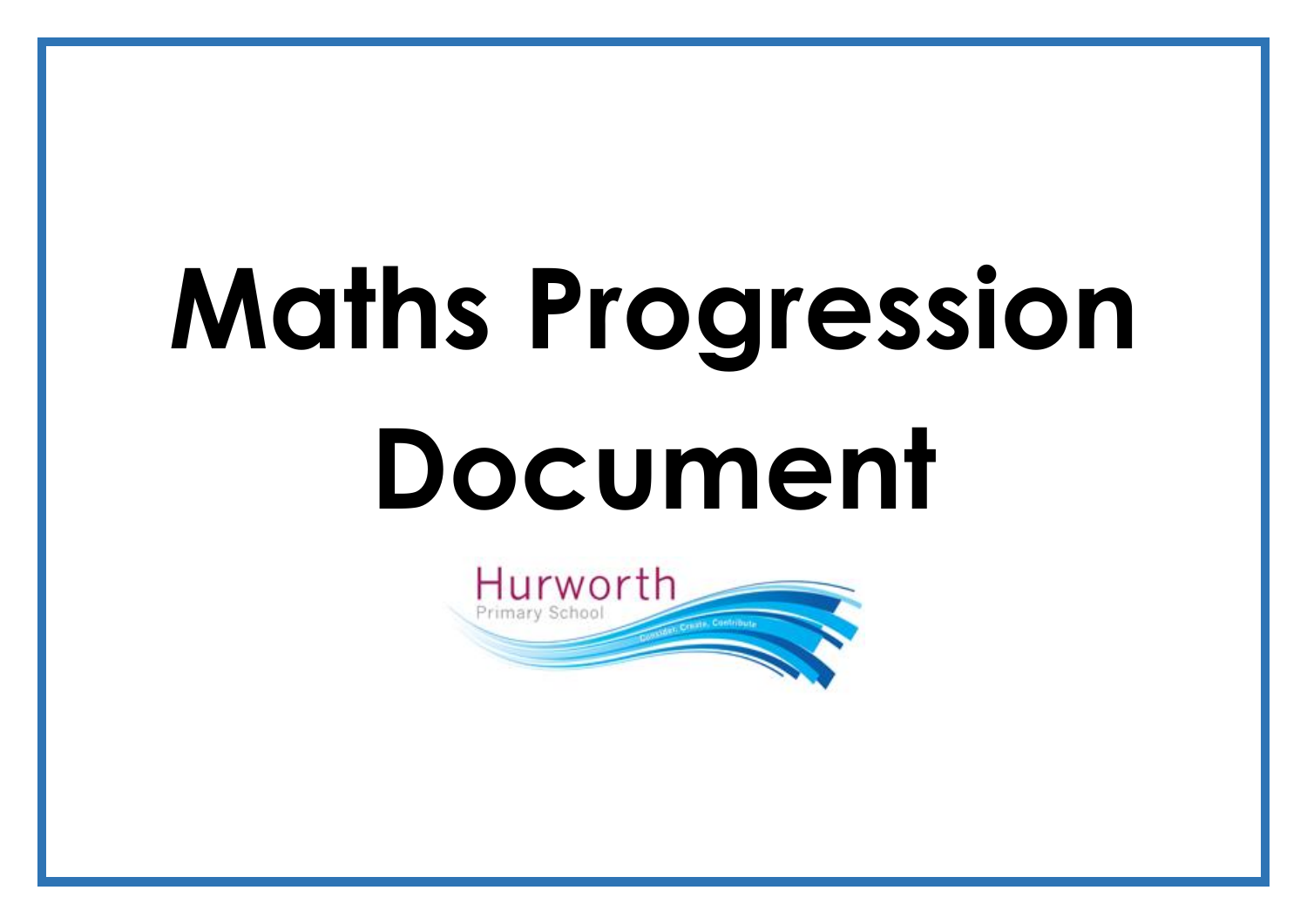**The purpose of this document is to assist teachers and leaders in ensuring progression across the mathematics curriculum from Reception through to Year 6.** 

**From Year 1 to Year 6, individual strands of national curriculum mathematics are mapped across the year groups. This clearly shows prior learning and future learning beyond the current year group.**

**For Reception, you will see Early Learning Goals and statements taken from our Trust Ready document linked to the strands in the National Curriculum for KS1 and KS2.** 

| <u>Key</u>                                                                                                                                                                                                          |
|---------------------------------------------------------------------------------------------------------------------------------------------------------------------------------------------------------------------|
| Early Learning Goals (ELG) for Reception and National Curriculum Objectives<br>for Years 1-6                                                                                                                        |
| National Curriculum Objectives that appear in another mathematical strand                                                                                                                                           |
| Key concepts that are specific to our school to ensure solid foundations are<br>built in order to allow successful progression across year groups (statements<br>taken from our Trust Ready document for Reception) |
| *These statements show that children are achieving above and beyond in<br>Reception                                                                                                                                 |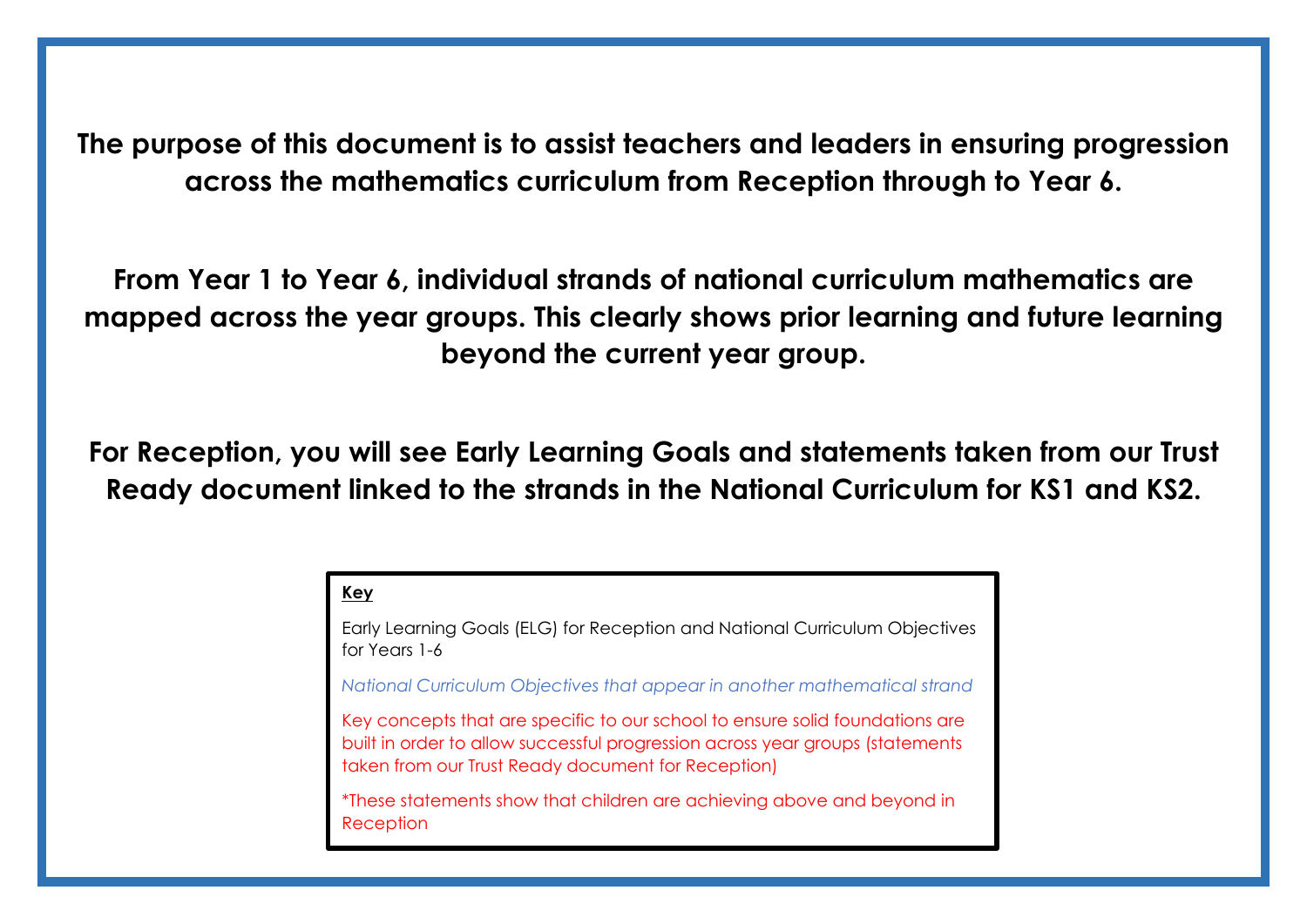#### **Number and Place Value**

|          | <b>Reception</b>                                                                                                                                                                                                                                                                                                                                                                                                                                        | Year 1                                                                                                           | Year 2 | Year 3 | Year 4                                                            | Year 5                                                                                                                                                    | Year 6                                                                        |
|----------|---------------------------------------------------------------------------------------------------------------------------------------------------------------------------------------------------------------------------------------------------------------------------------------------------------------------------------------------------------------------------------------------------------------------------------------------------------|------------------------------------------------------------------------------------------------------------------|--------|--------|-------------------------------------------------------------------|-----------------------------------------------------------------------------------------------------------------------------------------------------------|-------------------------------------------------------------------------------|
| COUNTING | Verbally count<br>beyond 20,<br>recognising the<br>pattern of the<br>counting system.<br>(ELG)<br>Pronounce teen<br>numbers correctly -<br>sixteen not sixty<br>Count to/back in 1s<br>from 20<br>Display accurate 1:1<br>correspondence to<br>10 using concrete<br>apparatus<br>Subitise (recognise<br>quantities without<br>counting) up to 5<br>(ELG)<br>Subitise to 10<br>(through use of<br>[patterns such as<br>numicon, ten frame,<br>bar model) | Count to and across<br>100, forwards and<br>backwards,<br>beginning with 0 and<br>1, or from any given<br>number |        |        | Count backwards<br>through zero to<br>include negative<br>numbers | Interpret negative<br>numbers in context,<br>count forwards and<br>backwards with<br>positive and<br>negative whole<br>numbers, including<br>through zero | Use negative<br>numbers in context,<br>and calculate<br>intervals across zero |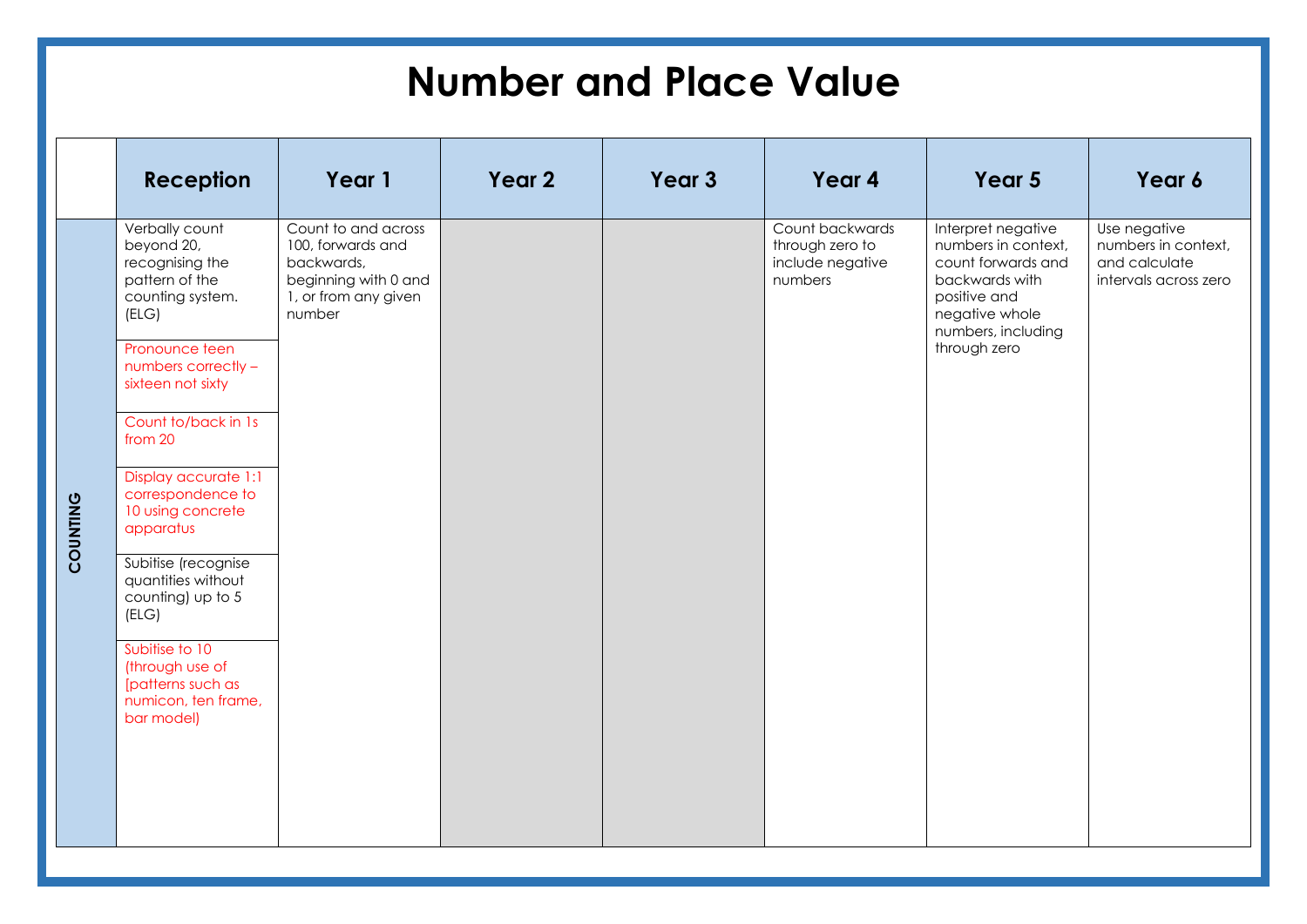|                                             | Count by rote in 2s<br>forwards past 10<br>Explore counting in<br>twos, fives and tens<br>through songs,<br>nursery rhymes and<br>stories<br><b>Understand 1 more</b>                                                                                                                                                               | Count, read and<br>write numbers to 100<br>in numerals; count in<br>multiplies of twos,<br>fives and tens<br>Given a number, | Count in steps of 2, 3,<br>and 5 from 0, and in<br>tens from any<br>number, forwards<br>and backwards                 | Count from 0 in<br>multiples of 3, 4, 8, 50<br>and 100<br>Find 10 or 100 more        | Count in multiples of<br>6, 7, 9, 25 and 1000<br>Find 1000 more or                                                                                       | Count forwards or<br>backwards in steps<br>of powers of 10 for<br>any given number<br>up to<br>1 000 000          |                                                                                                              |
|---------------------------------------------|-------------------------------------------------------------------------------------------------------------------------------------------------------------------------------------------------------------------------------------------------------------------------------------------------------------------------------------|------------------------------------------------------------------------------------------------------------------------------|-----------------------------------------------------------------------------------------------------------------------|--------------------------------------------------------------------------------------|----------------------------------------------------------------------------------------------------------------------------------------------------------|-------------------------------------------------------------------------------------------------------------------|--------------------------------------------------------------------------------------------------------------|
|                                             | and 1 less for<br>numbers to 10*                                                                                                                                                                                                                                                                                                    | identify one more<br>and one less                                                                                            |                                                                                                                       | or less than a given<br>number                                                       | less than a given<br>number                                                                                                                              |                                                                                                                   |                                                                                                              |
| IDENTIFYING, REPRESENTING AND<br>ESTIMATING | Explore and<br>represent patterns<br>with numbers up to<br>10, including evens<br>and odds, double<br>facts and how<br>quantities can be<br>distributed equally<br>(ELG)<br>Match numerals to<br>quantity up to 10<br>(including numbers<br>out of sequence)                                                                        | Identify and<br>represent numbers<br>using objects and<br>pictorial<br>representations<br>including the number<br>line       | Identify, represent<br>and estimate<br>numbers using<br>different<br>representations,<br>including the number<br>line | Identify, represent<br>and estimate<br>numbers using<br>different<br>representations | Identify, represent<br>and estimate<br>numbers using<br>different<br>representations                                                                     |                                                                                                                   |                                                                                                              |
| COMPARING NUMBERS                           | Compare quantities<br>up to 10 in different<br>contexts, recognising<br>when one quantity is<br>greater than, less<br>than or the same as<br>the other quantity<br>(ELG)<br><b>Understand and use</b><br>the vocabulary<br>more, most, greater<br>than, fewer, less than<br>and equals, the<br>same as with<br>quantities up to 10* | Use the language of:<br>equal to, more than,<br>less than (fewer),<br>most, least                                            | Compare and order<br>numbers from 0 up to<br>100; use $\lt$ , $>$ and =<br>signs                                      | Compare and order<br>numbers up to 1000                                              | Order and compare<br>numbers beyond<br>1000<br>Compare numbers<br>with the same<br>number of decimal<br>places up to wo<br>decimal places<br>(fractions) | Read, write, order<br>and compare<br>numbers to at least<br>1 000 000 and<br>determine the value<br>of each digit | Read, write, order<br>and compare<br>numbers up to<br>10 000 000 and<br>determine the value<br>of each digit |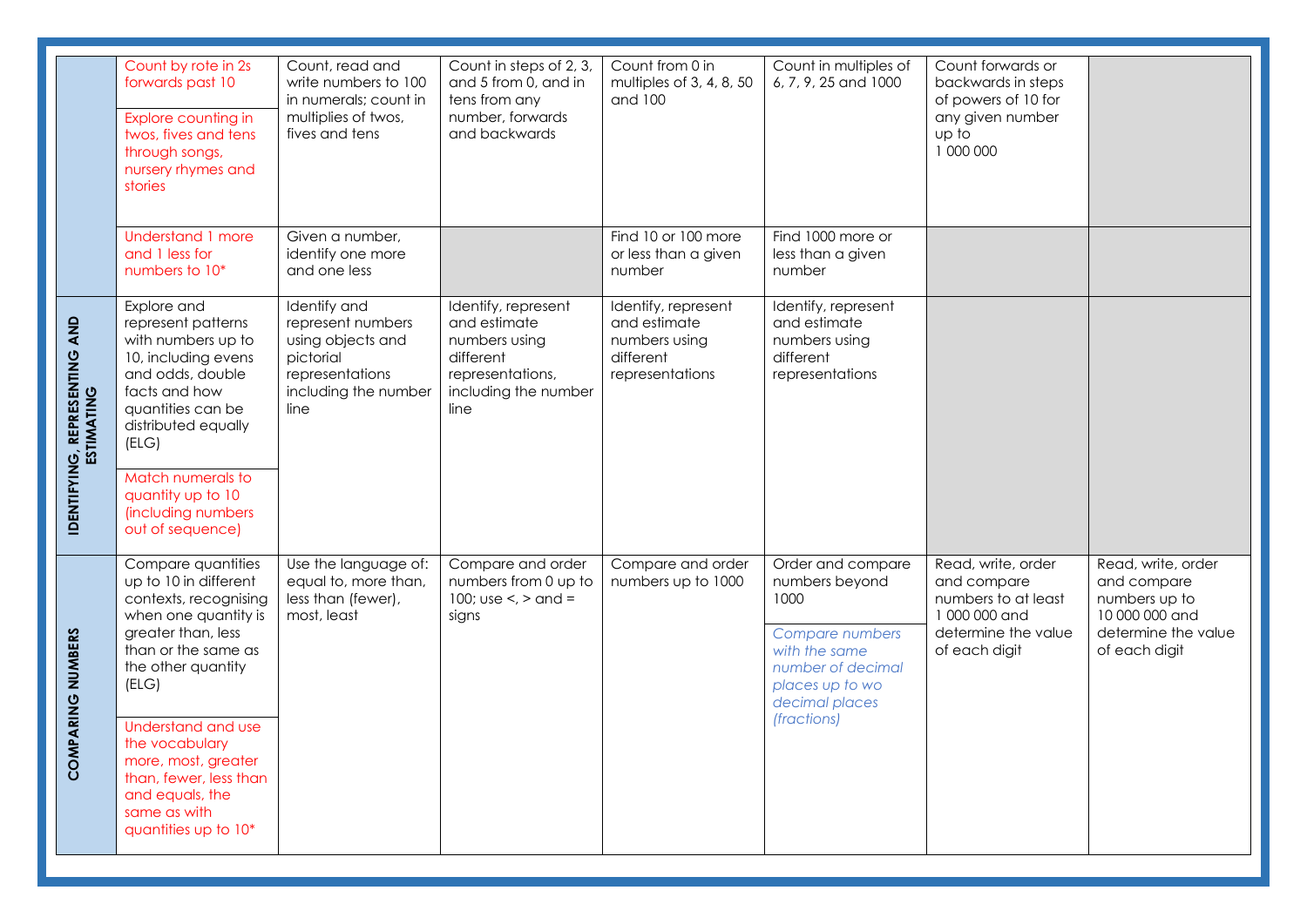| READING AND WRITING NUMBERS | Match numeral to<br>quantity up to 10<br>(including numbers<br>out of sequence)<br>Recognise and read<br>numbers to $10 -$<br>including when not in<br>order and show that<br>they understand the<br>relationship between<br>them<br>Form the digits 0-10<br>accurately* | Read and write<br>numbers from 1 to 20<br>in numerals and<br>words (phonetically<br>plausible) | Read and write<br>numbers to at least<br>100 in numerals and<br>in words<br>(phonetically<br>plausible)           | Read and write<br>numbers up to 1000<br>in numerals and in<br>words                                                                                                 |                                                                                                                                                                                           | Read, write, order<br>and compare<br>numbers to at least<br>1,000,000 and<br>determine the value<br>of each digit      | Read, write, order<br>and compare<br>numbers up to 10 000<br>000 and determine<br>the value of each<br>digit                                                                                             |
|-----------------------------|--------------------------------------------------------------------------------------------------------------------------------------------------------------------------------------------------------------------------------------------------------------------------|------------------------------------------------------------------------------------------------|-------------------------------------------------------------------------------------------------------------------|---------------------------------------------------------------------------------------------------------------------------------------------------------------------|-------------------------------------------------------------------------------------------------------------------------------------------------------------------------------------------|------------------------------------------------------------------------------------------------------------------------|----------------------------------------------------------------------------------------------------------------------------------------------------------------------------------------------------------|
| ROMAN NUMERALS              |                                                                                                                                                                                                                                                                          |                                                                                                |                                                                                                                   | Tell and write the<br>time from an<br>analogue clock,<br>including using<br>Roman numerals<br>from I to XII, and 12-<br>hour and 24-hour<br>clocks<br>(measurement) | Read Roman<br>numerals to 100 (I to<br>C) and know that<br>over time, the<br>numeral system<br>changed to include<br>the concept of zero<br>and place value                               | Read Roman<br>numerals to 1000 (M)<br>and recognise years<br>written in Roman<br>numerals                              |                                                                                                                                                                                                          |
|                             | Have a deep<br>understanding of<br>number to 10,<br>including the<br>composition of each<br>number (ELG)                                                                                                                                                                 | Recognise the place<br>value of digits in<br>numbers 1-20 (tens<br>and ones)                   | Recognise the place<br>value of each digit in<br>two-digit numbers<br>(tens and ones)<br>Partition into different | Recognise the place<br>value of each digit in<br>a three-digit number<br>(hundreds, tens and<br>ones)                                                               | Recognise the place<br>value of each digit in<br>a four-digit number<br>(thousands,<br>hundreds, tens and<br>ones)                                                                        | Read, write, order<br>and compare<br>numbers to at least<br>1 000 000 and<br>determine the value<br>of each digit      | Read, write, order<br>and compare<br>numbers up to 10 000<br>000 and determine<br>the value of each<br>digit                                                                                             |
| UNDERSTANDING PLACE VALUE   | Verbally count<br>beyond 20,<br>recognising the<br>pattern of the<br>counting system.<br>(ELG)                                                                                                                                                                           |                                                                                                | combinations of tens<br>and ones                                                                                  |                                                                                                                                                                     | Find the effect of<br>dividing a one or<br>two-digit number by<br>10 or 100, identifying<br>the value of the<br>digits in the answer<br>as units, tenths and<br>hundredths<br>(fractions) | Recognise and use<br>thousandths and<br>relate them to tenths,<br>hundredths and<br>decimal equivalents<br>(fractions) | Identify the value of<br>each digit to three<br>decimal places and<br>multiply and divide<br>numbers by 10, 100<br>and 1000 where the<br>answers are up to<br>three decimal places<br><i>(fractions)</i> |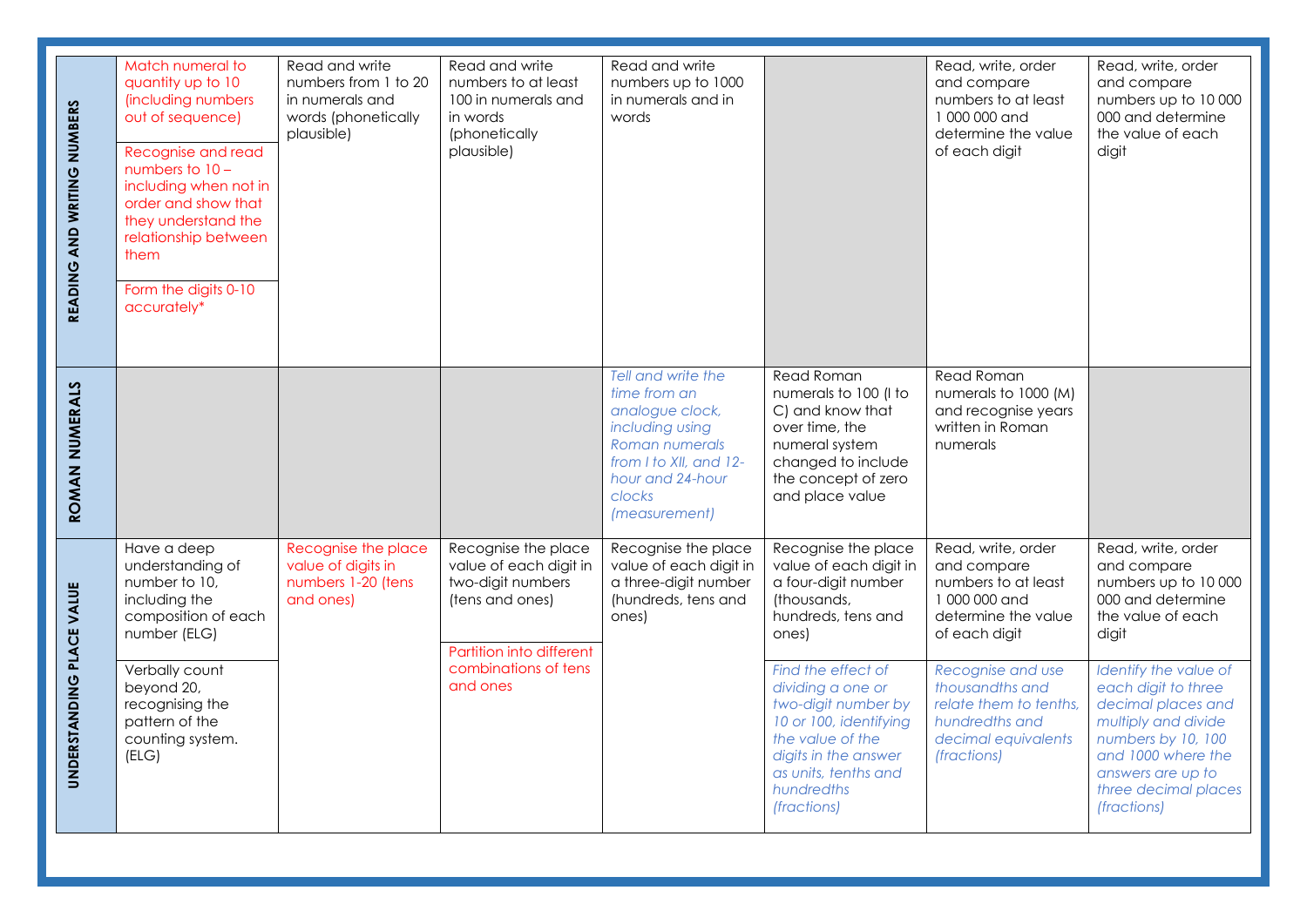|                    |                                                          |                                                                             | Round any number<br>to the nearest 10, 100<br>or 1000                                                                         | Round any number<br>up to 1 000 000 to<br>the nearest 10, 100,<br>1000, 10 000 and<br>100 000                                        | Round any whole<br>number to a required<br>degree of accuracy                                                         |
|--------------------|----------------------------------------------------------|-----------------------------------------------------------------------------|-------------------------------------------------------------------------------------------------------------------------------|--------------------------------------------------------------------------------------------------------------------------------------|-----------------------------------------------------------------------------------------------------------------------|
| ROUNDING           |                                                          |                                                                             | <b>Round decimals with</b><br>one decimal place<br>to the nearest whole<br>number (fractions)                                 | <b>Round decimals with</b><br>two decimal places<br>to the nearest whole<br>number and to one<br>decimal place<br><i>(fractions)</i> | Solve problems<br>which require<br>answers to be<br>rounded to specified<br>degrees of accuracy<br><i>(fractions)</i> |
| PROBLEM<br>SOLVING | Use place value and<br>number facts to<br>solve problems | Solve number<br>problems and<br>practical problems<br>involving these ideas | Solve number and<br>practical problems<br>that involve all of the<br>above and with<br>increasingly large<br>positive numbers | Solve number<br>problems and<br>practical problems<br>that include all of the<br>above                                               | Solve number and<br>practical problems<br>that include all of the<br>above                                            |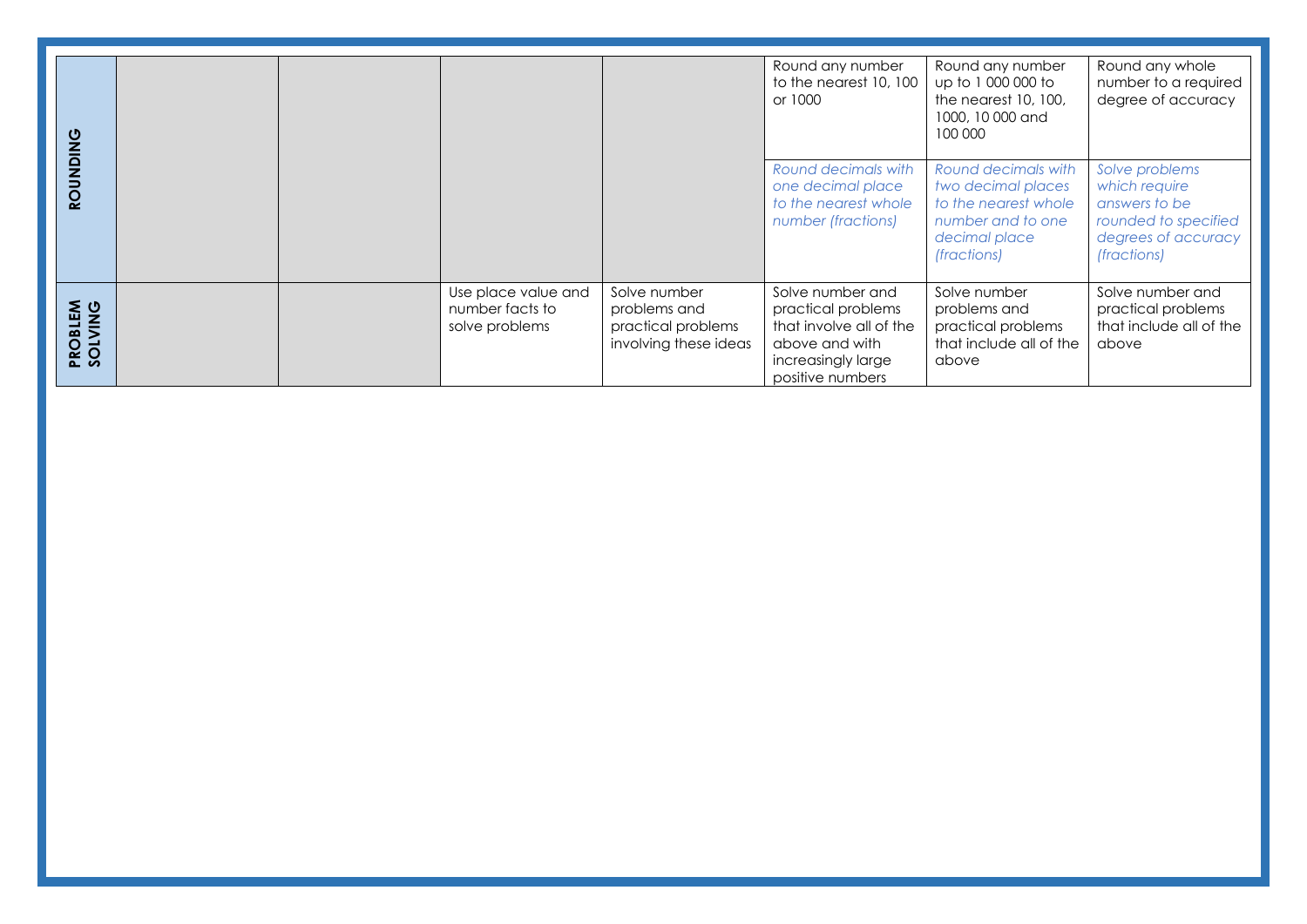#### **Addition and Subtraction**

|                            | <b>Reception</b>                                                                                                                                                                                                       | Year 1                                                                                                                                | Year <sub>2</sub>                                                                                                                                                                                                                                                                                                  | Year <sub>3</sub>                                                                                                                                                                                     | Year 4 | Year 5                                                                     | Year 6                                                                                                            |
|----------------------------|------------------------------------------------------------------------------------------------------------------------------------------------------------------------------------------------------------------------|---------------------------------------------------------------------------------------------------------------------------------------|--------------------------------------------------------------------------------------------------------------------------------------------------------------------------------------------------------------------------------------------------------------------------------------------------------------------|-------------------------------------------------------------------------------------------------------------------------------------------------------------------------------------------------------|--------|----------------------------------------------------------------------------|-------------------------------------------------------------------------------------------------------------------|
| NUMBER BONDS               | Automatically recall<br>(without reference to<br>rhymes, counting<br>and other aids)<br>number bonds up to<br>5 (including<br>subtraction facts)<br>and some number<br>bonds to 10,<br>including double<br>facts (ELG) | Represent and use<br>number bonds and<br>related subtraction<br>facts within 20                                                       | Recall and use<br>addition and<br>subtraction facts to<br>20 fluently, and<br>derive and use<br>related facts up to<br>100                                                                                                                                                                                         |                                                                                                                                                                                                       |        |                                                                            |                                                                                                                   |
| <b>MENTAL CALCULATIONS</b> | Automatically recall<br>(without reference to<br>rhymes, counting<br>and other aids)<br>number bonds up to<br>5 (including<br>subtraction facts)<br>and some number<br>bonds to 10,<br>including double<br>fact (ELG)  | Add and subtract<br>one-digit and two-<br>digit numbers to 20,<br>including zero                                                      | Add and subtract<br>numbers using<br>concrete objects,<br>pictorial<br>representations, and<br>mentally, including:<br>a two-digit<br>$\bullet$<br>number and<br>ones<br>a two-digit<br>$\bullet$<br>number and tens<br>two two-digit<br>$\bullet$<br>numbers<br>adding three<br>$\bullet$<br>one-digit<br>numbers | Add and subtract<br>mentally, including:<br>$\bullet$<br>a three-digit<br>number and<br>ones<br>$\bullet$<br>a three-digit<br>number and tens<br>a three-digit<br>$\bullet$<br>number and<br>hundreds |        | Add and subtract<br>numbers mentally<br>with increasingly<br>large numbers | Use their knowledge<br>of the order of<br>operations to carry<br>out calculations<br>involving four<br>operations |
|                            | Use the vocabulary<br>of addition and<br>subtraction including<br>comparison of<br>$quantities -$<br>altogether, add,<br>total, plus, more<br>than, take away,                                                         | Read, write and<br>interpret<br>mathematical<br>statements involving<br>addition $(+)$ ,<br>subtraction (-) and<br>equals $(=)$ signs |                                                                                                                                                                                                                                                                                                                    |                                                                                                                                                                                                       |        |                                                                            | Perform mental<br>calculations,<br>including mixed<br>operations and large<br>numbers                             |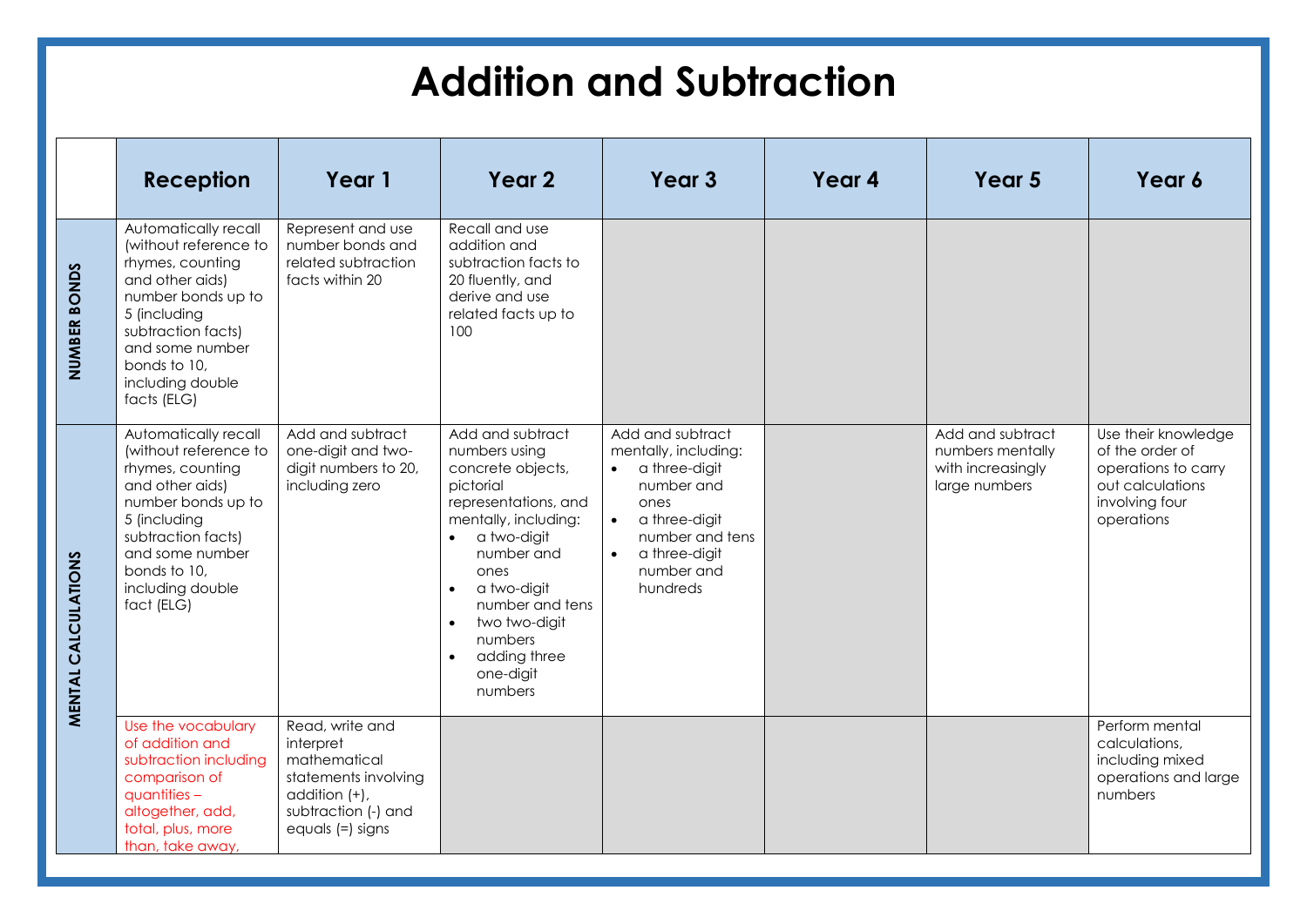|                                                                    | subtract, less than,<br>fewer than, greater<br>than, equals, the<br>same as*                                                                                                                                                                                                                             |                                                                                                                                       |                                                                                                                                                                                                                                                                                                                          |                                                                                                                                       |                                                                                                                                                           |                                                                                                                                                |                                                                                                                                                    |
|--------------------------------------------------------------------|----------------------------------------------------------------------------------------------------------------------------------------------------------------------------------------------------------------------------------------------------------------------------------------------------------|---------------------------------------------------------------------------------------------------------------------------------------|--------------------------------------------------------------------------------------------------------------------------------------------------------------------------------------------------------------------------------------------------------------------------------------------------------------------------|---------------------------------------------------------------------------------------------------------------------------------------|-----------------------------------------------------------------------------------------------------------------------------------------------------------|------------------------------------------------------------------------------------------------------------------------------------------------|----------------------------------------------------------------------------------------------------------------------------------------------------|
| WRITTEN METHODS                                                    | Calculate addition<br>bonds and<br>subtraction facts<br>to/within 10 using<br>apparatus and/or<br>number line if<br>needed<br>Know that $=$ means it<br>must balance or is<br>worth the same as<br>Solve addition and<br>subtraction<br>calculations when =<br>is presented in<br>different places (e.g. | Read, write and<br>interpret<br>mathematical<br>statements involving<br>addition $(+)$ ,<br>subtraction (-) and<br>equals $(=)$ signs |                                                                                                                                                                                                                                                                                                                          | Add and subtract<br>numbers with up to<br>three digits, using<br>formal written<br>methods of<br>columnar addition<br>and subtraction | Add and subtract<br>numbers with up to 4<br>digits using the<br>formal written<br>methods of<br>columnar addition<br>and subtraction<br>where appropriate | Add and subtract<br>whole numbers with<br>more than 4 digits,<br>including formal<br>written methods<br>(columnar addition<br>and subtraction) |                                                                                                                                                    |
| ESTIMATING<br>INVERSE OPERATIONS, ESTIMATI<br>AND CHECKING ANSWERS | $10=7+3$<br>Know that addition<br>and subtraction are<br>related (inverse<br>operations to 10)*<br>Make sensible<br>estimates within 20<br>using subitising                                                                                                                                              |                                                                                                                                       | Show that addition<br>of two numbers can<br>be done in any order<br>(commutative) and<br>subtraction of one<br>number from another<br>cannot<br>Recognise and use<br>the inverse<br>relationship between<br>addition and<br>subtraction and use<br>this to check<br>calculations and<br>solve missing number<br>problems | Estimate the answer<br>to a calculation and<br>use inverse<br>operations to check<br>answers                                          | Estimate and use<br>inverse operations to<br>check answers to a<br>calculation                                                                            | Use rounding to<br>check answers and<br>determine, in the<br>context of a<br>problem, levels of<br>accuracy                                    | Use estimation to<br>check answers to<br>calculations and<br>determine, in the<br>context of a<br>problem, an<br>appropriate degree<br>of accuracy |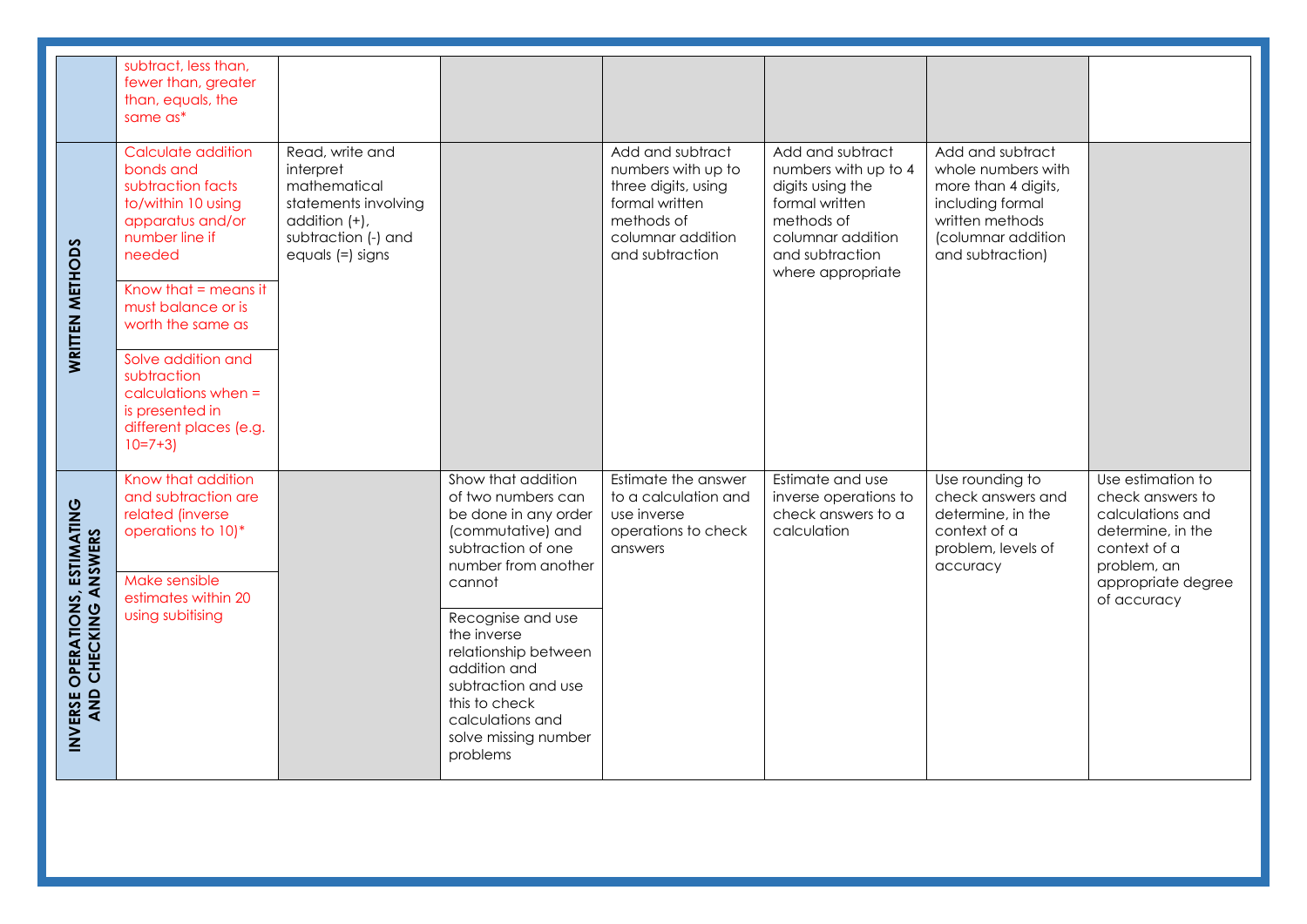| PROBLEM SOLVING | Solve one-step<br>problems that<br>involve addition and<br>subtraction, using<br>concrete objects<br>and pictorial<br>representations, and<br>missing number<br>problems such as $7 =$<br>$- -9$ | Solve problems with<br>addition and<br>subtraction:<br>using concrete<br>$\bullet$<br>objects and<br>pictorial<br>representations,<br>including those<br>involving<br>numbers,<br>quantities and<br>measures<br>applying their<br>$\bullet$<br>increasing<br>knowledge of<br>mental and<br>written methods | Solve problems,<br>including missing<br>number problems,<br>using number facts,<br>place value, and<br>more complex<br>addition and<br>subtraction | Solve addition and<br>subtraction two-step<br>problems in contexts,<br>deciding which<br>operation and<br>methods to use and<br>why | Solve addition and<br>subtraction multi-step<br>problems in contexts,<br>deciding which<br>operations and<br>methods to use and<br>why | Solve addition and<br>subtraction multi-step<br>problems in contexts,<br>deciding which<br>operations and<br>methods to use and<br>why<br>Solve problems<br>involving addition,<br>subtraction,<br>multiplication and<br>division |
|-----------------|--------------------------------------------------------------------------------------------------------------------------------------------------------------------------------------------------|------------------------------------------------------------------------------------------------------------------------------------------------------------------------------------------------------------------------------------------------------------------------------------------------------------|----------------------------------------------------------------------------------------------------------------------------------------------------|-------------------------------------------------------------------------------------------------------------------------------------|----------------------------------------------------------------------------------------------------------------------------------------|-----------------------------------------------------------------------------------------------------------------------------------------------------------------------------------------------------------------------------------|
|                 |                                                                                                                                                                                                  | Solve simple<br>problems in a<br>practical context<br>involving addition<br>and subtraction of<br>money of the same<br>unit, including giving<br>change<br>(measurement)                                                                                                                                   |                                                                                                                                                    |                                                                                                                                     |                                                                                                                                        |                                                                                                                                                                                                                                   |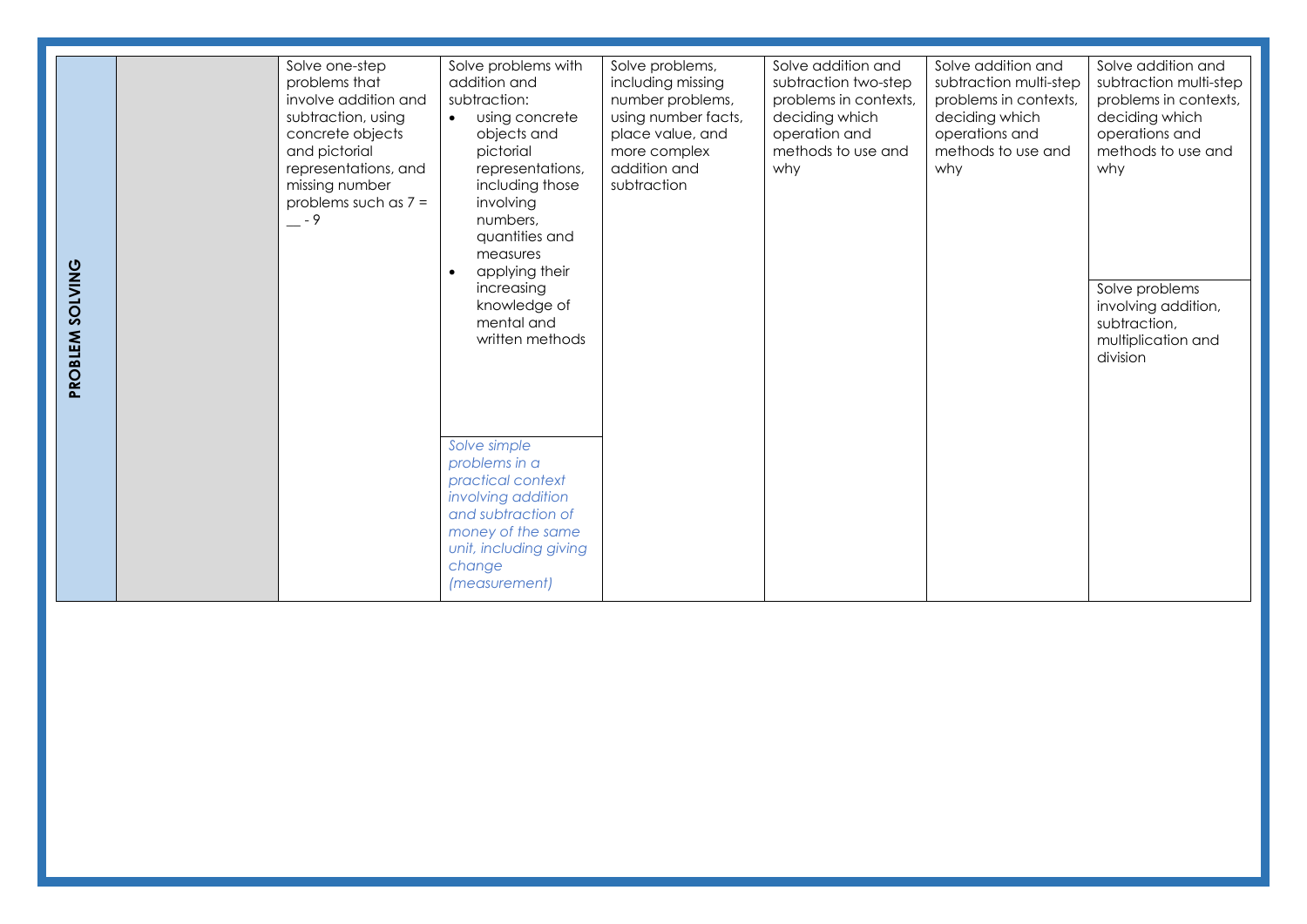# **Multiplication and Division**

|                                   | <b>Reception</b>                                                                                                                                                            | Year 1                                                                       | Year 2                                                                                                                                                            | Year 3                                                                                               | Year 4                                                                                    | Year 5                                                                                                                              | Year 6 |
|-----------------------------------|-----------------------------------------------------------------------------------------------------------------------------------------------------------------------------|------------------------------------------------------------------------------|-------------------------------------------------------------------------------------------------------------------------------------------------------------------|------------------------------------------------------------------------------------------------------|-------------------------------------------------------------------------------------------|-------------------------------------------------------------------------------------------------------------------------------------|--------|
|                                   | Explore counting in<br>twos, fives and tens<br>through songs,<br>nursery rhymes and<br>stories                                                                              | Count in multiples of<br>twos, fives and tens<br>(number and place<br>valuel | Count in steps of 2, 3<br>and 5 from 0, and in<br>tens from any<br>number, forwards or<br>backwards (number<br>and place value)                                   | Count from 0 in<br>multiples of 4, 8, 50<br>and 100 (number<br>and place value)                      | Count in multiples of<br>6, 7, 9, 25 and 1000<br>(number and place<br>valuel              | Count forwards and<br>backwards in steps<br>of powers of 10 for<br>any given number<br>up to 1000000<br>(number and place<br>value) |        |
| MULTIPLICATION AND DIVISION FACTS | Explore and<br>represent patterns<br>within numbers up to<br>10, including evens<br>and odds, doubles<br>facts and how<br>quantities can be<br>distributed equally<br>(ELG) |                                                                              | Recall and use<br>multiplication facts<br>and division facts for<br>the 2, 5 and 10<br>multiplication tables,<br>including recognising<br>odd and even<br>numbers | Recall and use<br>multiplication and<br>division facts for the<br>3.4 and 8<br>multiplication tables | Recall multiplication<br>and division facts for<br>multiplication tables<br>up to $12x12$ |                                                                                                                                     |        |
|                                   | Instant recognition of<br>odd and even<br>numbers to 10<br>represented by<br>structures e.g. dots,<br>even numbers<br>always have a<br>partner/pairs                        |                                                                              |                                                                                                                                                                   |                                                                                                      |                                                                                           |                                                                                                                                     |        |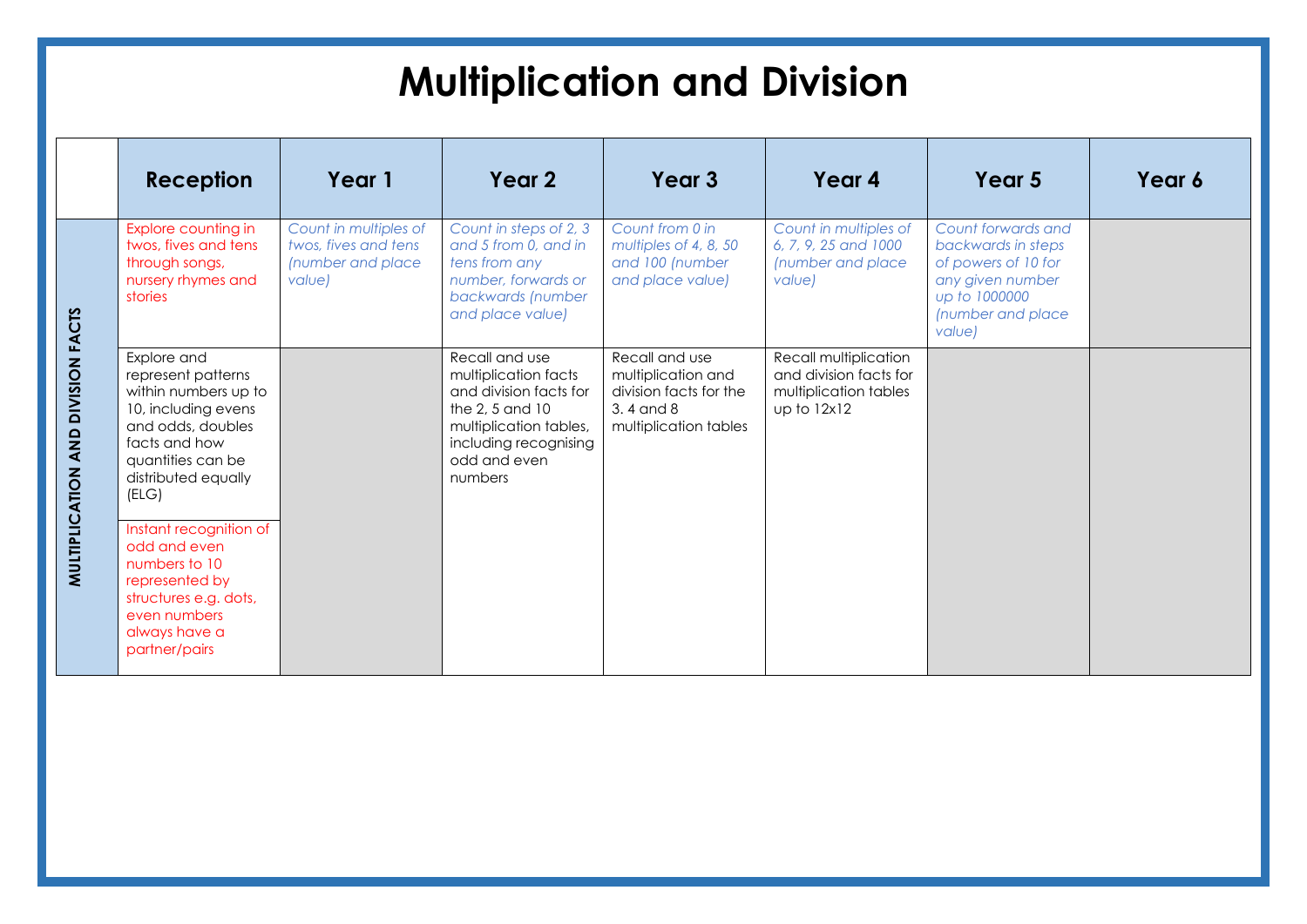| <b>MENTAL CALCULATION</b>  | Mentally, quickly<br>recall all doubles to 5<br>and half of 2, 4, 6, 8<br>and $10*$ | Can quickly recall<br>doubling and halving<br>facts to 20                                                                                                                                                       | Write and calculate<br>mathematical<br>statements for<br>multiplication and<br>division using<br>multiplication tables<br>that we know,<br>including for two-<br>digit numbers, using<br>mental and<br>progressing to formal<br>written methods | Use place value,<br>known and derived<br>facts to multiply and<br>divide mentally,<br>including: multiplying<br>by 0 and 1; dividing<br>by 1; multiplying<br>together three<br>numbers | Multiply and divide<br>numbers mentally<br>drawing upon known<br>facts                                                                                             | Perform mental<br>calculations,<br>including with mixed<br>operations and large<br>numbers                                                                         |
|----------------------------|-------------------------------------------------------------------------------------|-----------------------------------------------------------------------------------------------------------------------------------------------------------------------------------------------------------------|-------------------------------------------------------------------------------------------------------------------------------------------------------------------------------------------------------------------------------------------------|----------------------------------------------------------------------------------------------------------------------------------------------------------------------------------------|--------------------------------------------------------------------------------------------------------------------------------------------------------------------|--------------------------------------------------------------------------------------------------------------------------------------------------------------------|
|                            | Know that doubling<br>and halving are<br>related (inverse<br>operation)             | Show that<br>multiplication of two<br>numbers can be<br>done in any order<br>(commutative) and<br>division of one<br>number by another<br>cannot                                                                |                                                                                                                                                                                                                                                 | Recognise and use<br>factor pairs and<br>commutativity in<br>mental calculations                                                                                                       | Multiply and divide<br>whole numbers and<br>those involving<br>decimals by 10, 100<br>and 1000                                                                     | Associate a fraction<br>with division and<br>calculate decimal<br>fraction equivalents<br>(e.g. 0.375) for a<br>simple fraction (e.g.<br>$\frac{3}{2}$ (fractions) |
| <b>WRITTEN CALCULATION</b> |                                                                                     | Calculate<br>multiplication<br>statements for<br>multiplication and<br>division within<br>multiplication tables<br>and write them using<br>the multiplication (x),<br>division $(\div)$ and<br>equals (=) signs | Write and calculate<br>mathematical<br>statements for<br>multiplication and<br>division using<br>multiplication tables<br>that we know,<br>including for two-<br>digit numbers, using<br>mental and<br>progressing to formal<br>written methods | Multiply two-digit<br>and three-digit<br>numbers by a one-<br>digit number using<br>formal written layout                                                                              | Multiply numbers up<br>to 4 digits by a one-<br>or two-digit number<br>using a formal written<br>method, including<br>long multiplication<br>for two-digit numbers | Multiply multi-digit<br>numbers up to 4<br>digits by a two-digit<br>whole number using<br>the formal written<br>method of long<br>multiplication                   |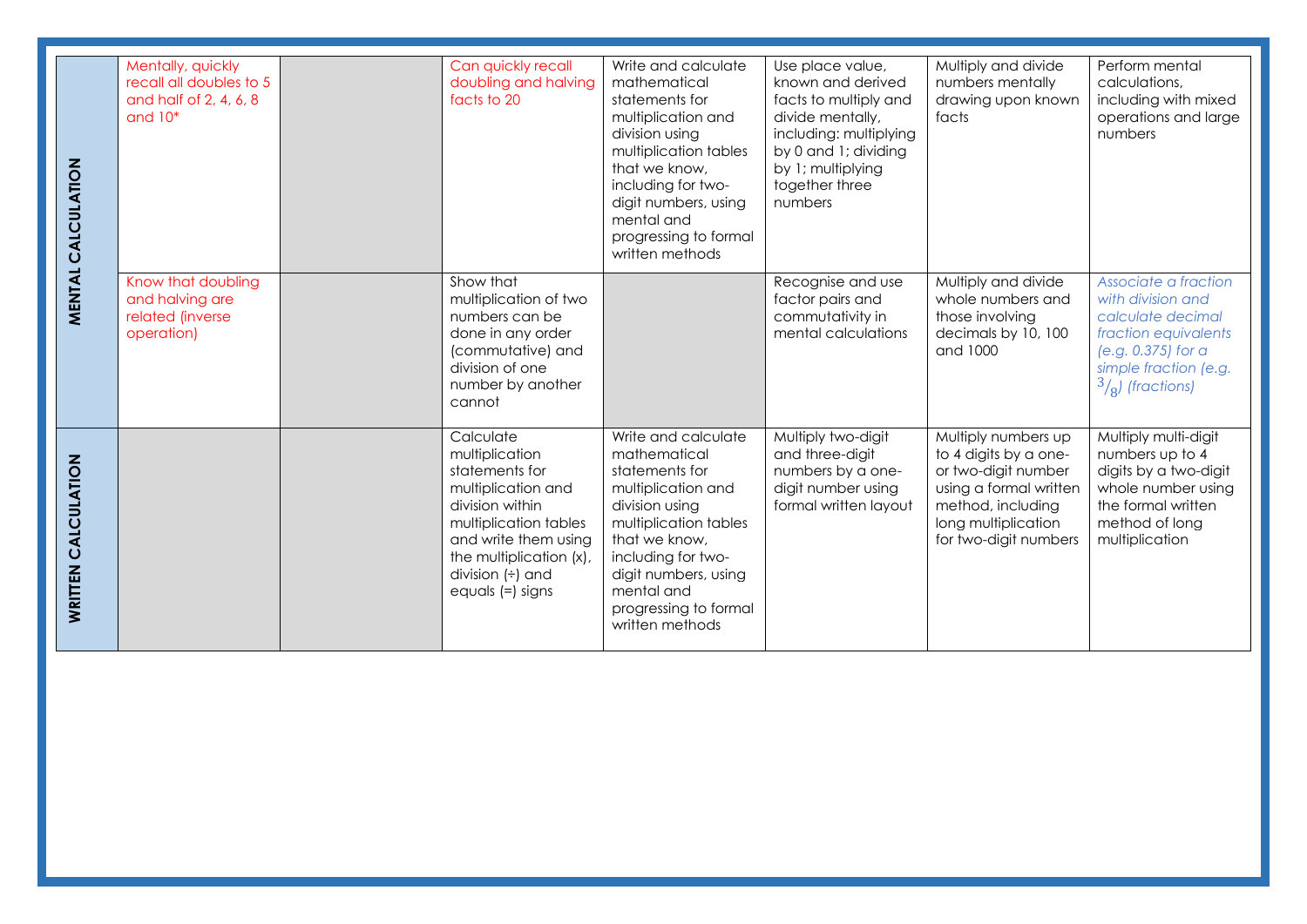|                                                                                  |  |  |                                                                                  | Divide numbers up to<br>4 digits by one-digit<br>number using formal<br>written method of<br>short division and<br>interpret remainders<br>appropriately for the<br>context | Divide numbers up to<br>4-digits by a two-digit<br>whole number using<br>the formal written<br>method of short<br>division where<br>appropriate for the<br>context divide<br>numbers up to 4<br>digits by a two-digit<br>whole number using<br>the formal written<br>method of long<br>division, and interpret<br>remainders as whole<br>number remainders,<br>fractions, or by<br>rounding, as<br>appropriate for the<br>context |
|----------------------------------------------------------------------------------|--|--|----------------------------------------------------------------------------------|-----------------------------------------------------------------------------------------------------------------------------------------------------------------------------|-----------------------------------------------------------------------------------------------------------------------------------------------------------------------------------------------------------------------------------------------------------------------------------------------------------------------------------------------------------------------------------------------------------------------------------|
|                                                                                  |  |  |                                                                                  |                                                                                                                                                                             | Use written division<br>methods in cases<br>where the answer<br>has up to two<br>decimal places<br>(fractions)                                                                                                                                                                                                                                                                                                                    |
| PROPERTIES OF NUMBERS:<br>MULTIPLES, FACTORS, PRIMES,<br>SQUARE AND CUBE NUMBERS |  |  | Recognise and use<br>factor pairs and<br>commutativity in<br>mental calculations | Identify multiples and<br>factors, including<br>finding all factor<br>pairs of a number,<br>and common factors<br>of two numbers.                                           | Identify common<br>factors, common<br>multiples and prime<br>numbers<br>Use common factors<br>to simplify fractions;                                                                                                                                                                                                                                                                                                              |
|                                                                                  |  |  |                                                                                  | Know and use the<br>vocabulary of prime<br>numbers, prime<br>factors and<br>composite (non -<br>prime) numbers                                                              | use common<br>multiples to express<br>fractions in the same<br>denomination<br>(fractions)                                                                                                                                                                                                                                                                                                                                        |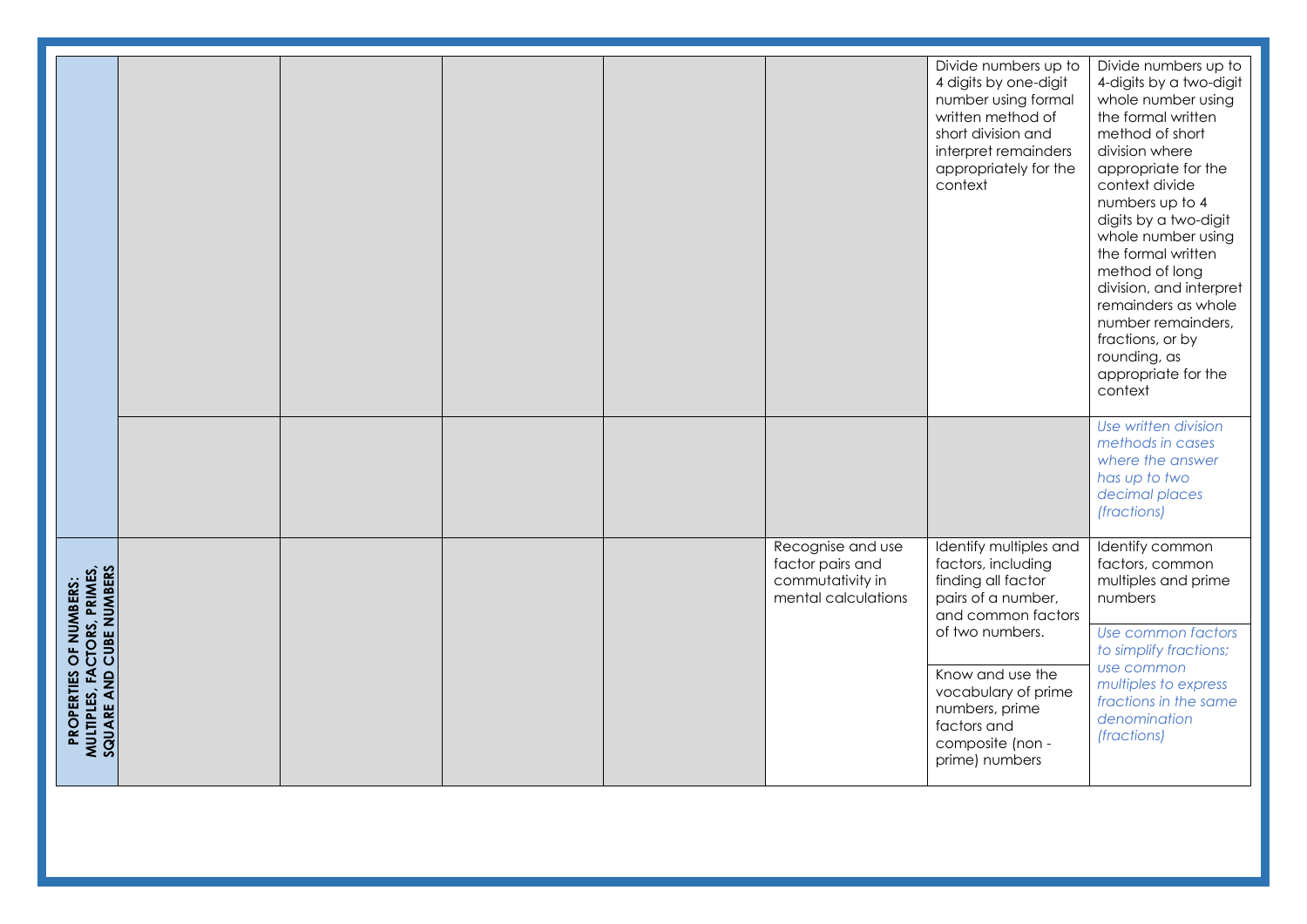|                                                           |                                                                                                                                                                        |                                                                                                                                                                                  |                                                                                                                                                                   |                                                                                                                                                                                               | Establish whether a<br>number up to 100 is<br>prime and recall<br>prime numbers up to<br>19                                                           |                                                                                                                                                                                                                                                |
|-----------------------------------------------------------|------------------------------------------------------------------------------------------------------------------------------------------------------------------------|----------------------------------------------------------------------------------------------------------------------------------------------------------------------------------|-------------------------------------------------------------------------------------------------------------------------------------------------------------------|-----------------------------------------------------------------------------------------------------------------------------------------------------------------------------------------------|-------------------------------------------------------------------------------------------------------------------------------------------------------|------------------------------------------------------------------------------------------------------------------------------------------------------------------------------------------------------------------------------------------------|
|                                                           |                                                                                                                                                                        |                                                                                                                                                                                  |                                                                                                                                                                   |                                                                                                                                                                                               | Recognise and use<br>square numbers and<br>cube numbers, and<br>the notation for<br>squared (2) and<br>cubed $(3)$                                    | Calculate, estimate<br>and compare<br>volume of cubes and<br>cuboids using<br>standard units,<br>including centimetre<br>cubed $/cm3$ ) and<br>cubic metres $(m3)$ ,<br>and extending to<br>other units such as<br>mm 3 and km 3<br>(measures) |
| <b>OPERATIONS</b><br>ORDER OF                             |                                                                                                                                                                        |                                                                                                                                                                                  |                                                                                                                                                                   |                                                                                                                                                                                               |                                                                                                                                                       | Use their knowledge<br>of the order of<br>operations to carry<br>out calculations<br>involving the four<br>operations                                                                                                                          |
| INVERSE OPERATIONS,<br>ESTIMATING AND<br>CHECKING ANSWERS |                                                                                                                                                                        |                                                                                                                                                                                  | <b>Estimate the answer</b><br>to a calculation and<br>use inverse<br>operations to check<br>answers (Addition<br>and Subtraction)                                 | estimate and use<br>inverse operations to<br>check answers to a<br>calculation (Addition<br>and Subtraction)                                                                                  |                                                                                                                                                       | Use estimation to<br>check answers to<br>calculations and<br>determine, in the<br>context of a<br>problem, levels of<br>accuracy                                                                                                               |
| PROBLEM<br>SOLVING                                        | Solve one-step<br>problems involving<br>multiplication and<br>division, by<br>calculating the<br>answer using<br>concrete objects,<br>pictorial<br>representations and | Solve problems<br>involving<br>multiplication and<br>division, using<br>materials, arrays,<br>repeated addition,<br>mental methods,<br>and multiplication<br>and division facts, | Solve problems,<br>including missing<br>number problems,<br>involving<br>multiplication and<br>division, including<br>positive integer<br>scaling problems<br>and | Solve problems<br>involving multiplying<br>and adding,<br>including using the<br>distributive law to<br>multiply two digit<br>numbers by one<br>digit, integer scaling<br>problems and harder | Solve problems<br>involving<br>multiplication and<br>division including<br>using their<br>knowledge of factors<br>and multiples,<br>squares and cubes | Solve problems<br>involving addition,<br>subtraction,<br>multiplication and<br>division                                                                                                                                                        |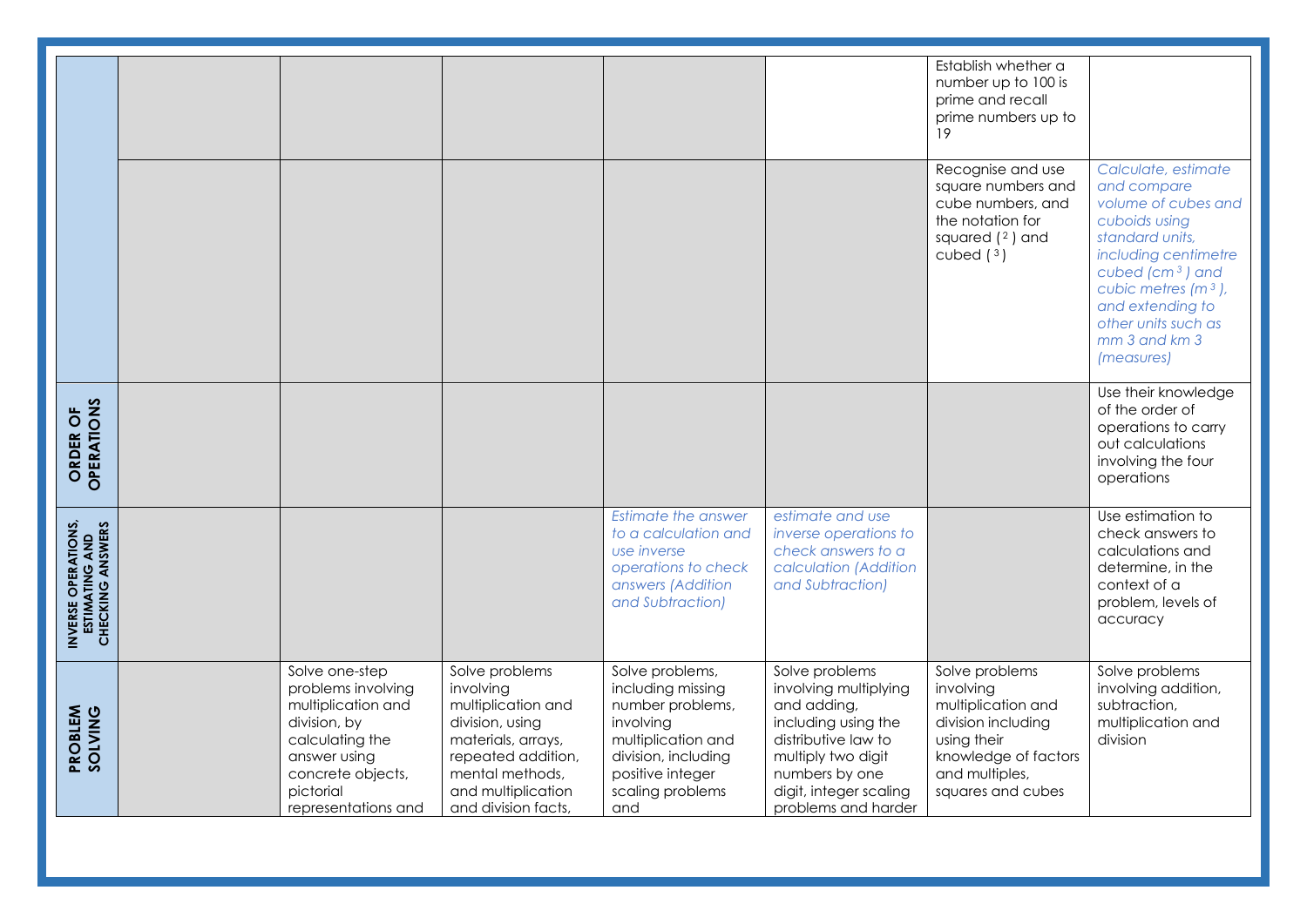|  | arrays with the<br>support of the<br>teacher | including problems in<br>contexts | correspondence<br>problems in which n<br>objects are<br>connected to m<br>objects | correspondence<br>problems such as n<br>objects are<br>connected to m<br>objects | Solve problems<br>involving addition,<br>subtraction,<br>multiplication and<br>division and a<br>combination of<br>these, including<br>understanding the<br>meaning of the<br>equals sign |                                                                                                                                  |
|--|----------------------------------------------|-----------------------------------|-----------------------------------------------------------------------------------|----------------------------------------------------------------------------------|-------------------------------------------------------------------------------------------------------------------------------------------------------------------------------------------|----------------------------------------------------------------------------------------------------------------------------------|
|  |                                              |                                   |                                                                                   |                                                                                  | Solve problems<br>involving<br>multiplication and<br>division, including<br>scaling by simple<br>fractions and<br>problems involving<br>simple rates                                      | Solve problems<br>involving similar<br>shapes where the<br>scale factor is known<br>or can be found<br>(Ratio and<br>Proportion) |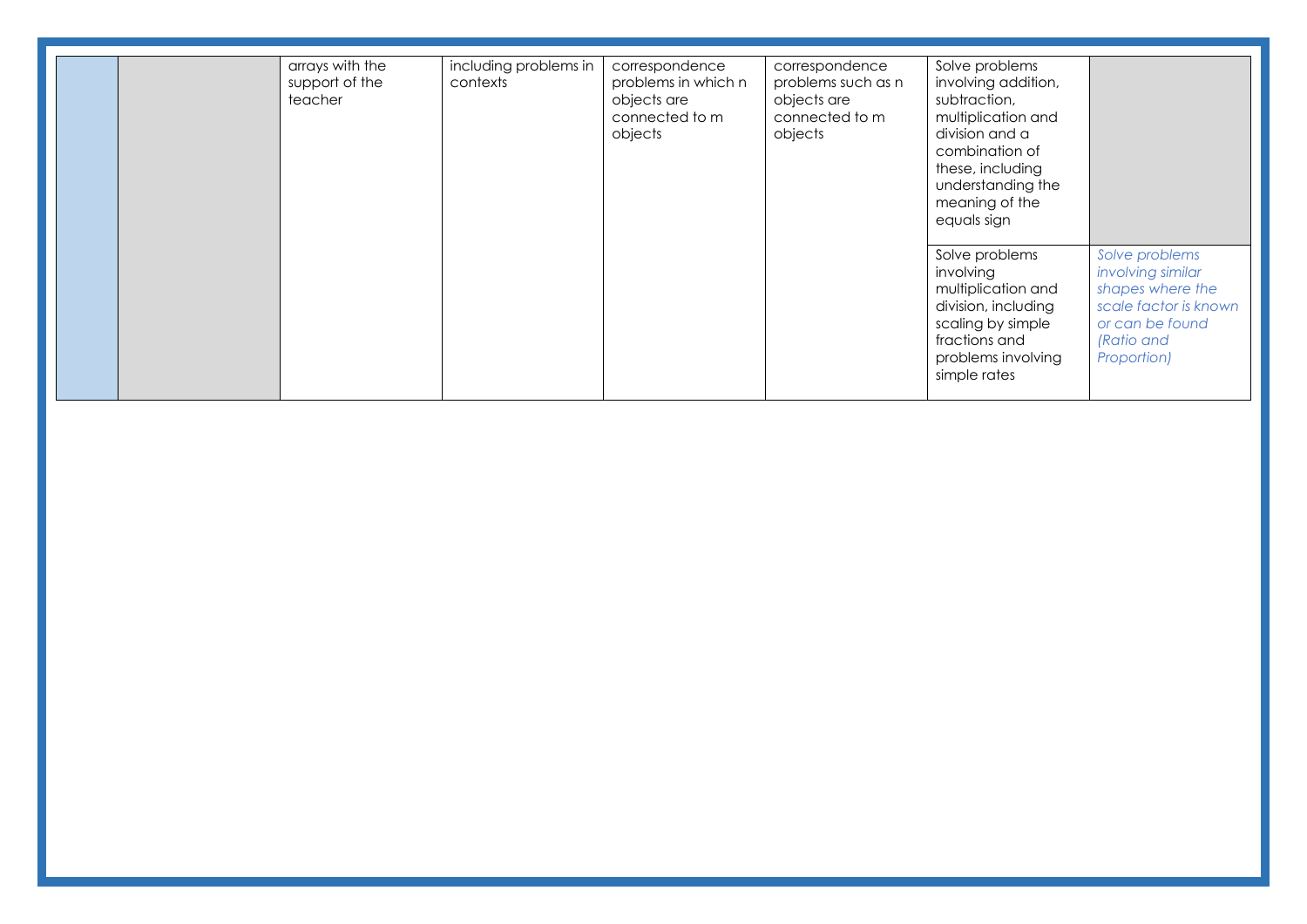#### **Fractions (including decimals and percentages)**

|                                 | <b>Reception</b> | Year 1                                                                                                                                                                                                             | Year 2                                                                                                                                                                             | Year <sub>3</sub>                                                                                                                                                                                                                                                                                                                                                                                                              | Year 4                                                                                                              | Year 5                                                                                                     | Year 6 |
|---------------------------------|------------------|--------------------------------------------------------------------------------------------------------------------------------------------------------------------------------------------------------------------|------------------------------------------------------------------------------------------------------------------------------------------------------------------------------------|--------------------------------------------------------------------------------------------------------------------------------------------------------------------------------------------------------------------------------------------------------------------------------------------------------------------------------------------------------------------------------------------------------------------------------|---------------------------------------------------------------------------------------------------------------------|------------------------------------------------------------------------------------------------------------|--------|
| COUNTING IN<br>FRACTIONAL STEPS |                  |                                                                                                                                                                                                                    | Pupils should count in<br>fractions up to 10,<br>starting from any<br>number and using<br>the 1/2 and 2/4<br>equivalence on the<br>number line (Non-<br><b>Statutory Guidance)</b> | Count up and down<br>in tenths                                                                                                                                                                                                                                                                                                                                                                                                 | Count up and down<br>in hundredths                                                                                  |                                                                                                            |        |
| RECOGNISING FRACTIONS           |                  | Recognise, find and<br>name a half as one<br>of two equal parts of<br>an object, shape or<br>quantity<br>Recognise, find and<br>name a quarter as<br>one of four equal<br>parts of an object,<br>shape or quantity | Recognise, find,<br>name and write<br>fractions $\frac{1}{3}$ , $\frac{1}{4}$ , $\frac{2}{4}$<br>and $\frac{3}{4}$ of a length,<br>shape, set of objects<br>or quantity            | Recognise, find and<br>write fractions of a<br>discrete set of<br>objects: unit fractions<br>and non-unit<br>fractions with small<br>denominators<br>Recognise that<br>tenths arise from<br>dividing an object<br>into 10 equal parts<br>and in dividing one -<br>digit numbers or<br>quantities by 10<br>Recognise and use<br>fractions as numbers:<br>unit fractions and<br>non-unit fractions<br>with small<br>denominators | Recognise that<br>hundredths arise<br>when dividing an<br>object by one<br>hundred and<br>dividing tenths by<br>ten | Recognise and use<br>thousandths and<br>relate them to<br>tenths, hundredths<br>and decimal<br>equivalents |        |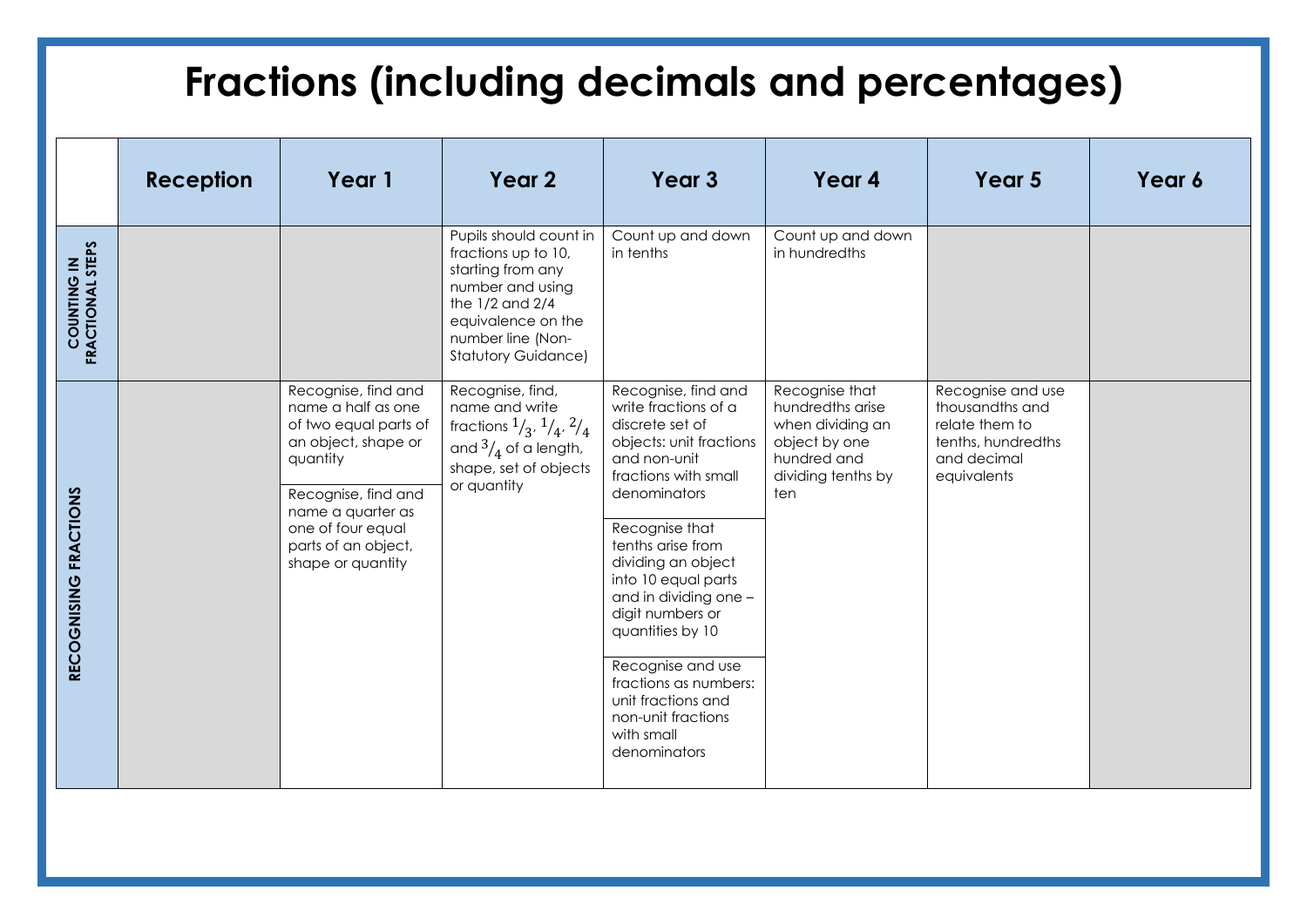| <b>COMPARING<br/>FRACTIONS</b>                                        |  |                                                                                                                         | Compare and order<br>unit fractions, and<br>fractions with the<br>same denominators          |                                                                                                | Compare and order<br>fractions whose<br>denominators are all<br>multiples of the same<br>number                                                                                                    | Compare and order<br>fractions, including<br>fractions >1                                                                                              |
|-----------------------------------------------------------------------|--|-------------------------------------------------------------------------------------------------------------------------|----------------------------------------------------------------------------------------------|------------------------------------------------------------------------------------------------|----------------------------------------------------------------------------------------------------------------------------------------------------------------------------------------------------|--------------------------------------------------------------------------------------------------------------------------------------------------------|
| <b>COMPARING<br/>DECIMALS</b>                                         |  |                                                                                                                         |                                                                                              | Compare numbers<br>with the same<br>number of decimal<br>places up to two<br>decimal places    | Read, write, order<br>and compare<br>numbers with up to<br>three decimal places                                                                                                                    | Identify the value of<br>each digit in<br>numbers given to<br>three decimal places                                                                     |
| ROUNDING<br>INCLUDING<br>DECIMALS                                     |  |                                                                                                                         |                                                                                              | Round decimals with<br>one decimal place<br>to the nearest whole<br>number                     | Round decimals with<br>two decimal places<br>to the nearest whole<br>number and to one<br>decimal place                                                                                            | Solve problems<br>which require<br>answers to be<br>rounded to specified<br>degrees of accuracy                                                        |
|                                                                       |  | Write simple fractions<br>e.g. $\frac{1}{6}$ of 6 = 3 and<br>recognise the<br>equivalence of $\frac{2}{4}$<br>and $1/2$ | Recognise and show,<br>using diagrams,<br>equivalent fractions<br>with small<br>denominators | Recognise and show,<br>using diagrams,<br>families of common<br>equivalent fractions           | Identify, name and<br>write equivalent<br>fractions of a given<br>fraction, represented<br>visually, including<br>tenths and<br>hundredths                                                         | Use common factors<br>to simplify fractions;<br>use common<br>multiples to express<br>fractions in the same<br>denomination                            |
| EQUIVALENCE (INCLUDING FRACTIONS, DECIMALS AND<br><b>PERCENTAGES)</b> |  |                                                                                                                         |                                                                                              | Recognise and write<br>decimal equivalents<br>of any number of<br>tenths or hundredths         | Read and write<br>decimal numbers as<br>fractions (e.g. $0.71 =$<br>$^{71}/_{100}$ )<br>Recognise and use<br>thousandths and<br>relate them to<br>tenths, hundredths<br>and decimal<br>equivalents | Associate a fraction<br>with division and<br>calculate decimal<br>fraction equivalents<br>(e.g. 0.375) for a<br>simple fraction (e.g.<br>$^{3}/_{4}$ ) |
|                                                                       |  |                                                                                                                         |                                                                                              | Recognise and write<br>decimals equivalent<br>to $\frac{1}{4}$ ; $\frac{1}{2}$ ; $\frac{3}{4}$ | Recognise the per<br>cent symbol (%) and<br>understand that per<br>cent relates to<br>"number of parts per<br>hundred", and write<br>percentages as a                                              | Recall and use<br>equivalences<br>between simple<br>fractions, decimals<br>and percentages,<br>including in different<br>contexts                      |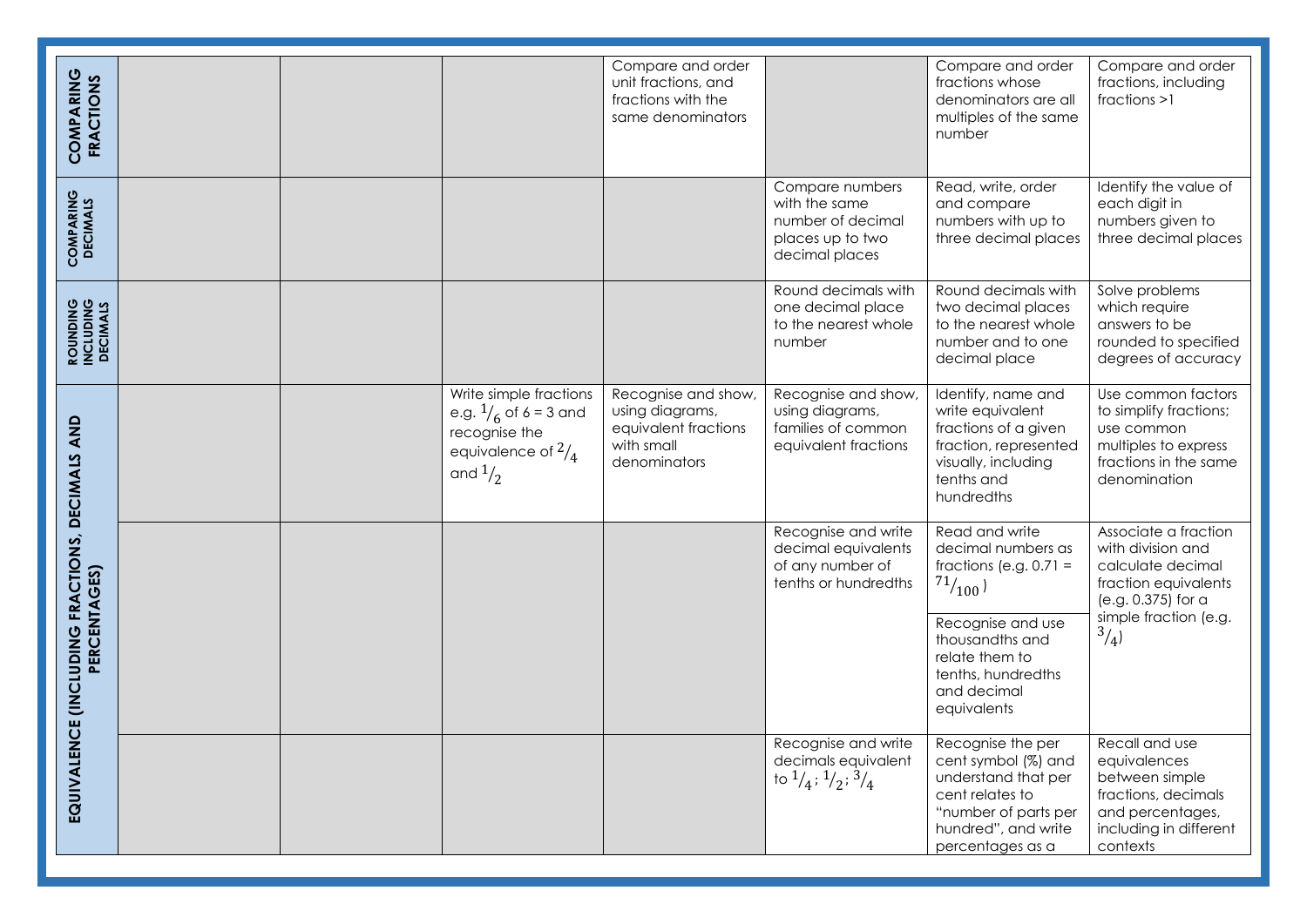|                                          |  |                                                                                                            |                                                            | fraction with<br>denominator 100 as<br>a decimal fraction                                                                                                                                                                                    |                                                                                                                                                     |
|------------------------------------------|--|------------------------------------------------------------------------------------------------------------|------------------------------------------------------------|----------------------------------------------------------------------------------------------------------------------------------------------------------------------------------------------------------------------------------------------|-----------------------------------------------------------------------------------------------------------------------------------------------------|
|                                          |  | Add and subtract<br>fractions with the<br>same denominator<br>within one whole<br>$(e.g. 5/7 + 1/7 = 6/7)$ | Add and subtract<br>fractions with the<br>same denominator | Add and subtract<br>fractions with the<br>same denominator<br>and multiples of the<br>same number                                                                                                                                            | Add and subtract<br>fractions with<br>different<br>denominators and<br>mixed numbers,<br>using the concept of                                       |
| ADDITION AND SUBTRACTIN OF<br>FRACTIONS  |  |                                                                                                            |                                                            | Recognise mixed<br>numbers and<br>improper fractions<br>and convert from<br>one form to the other<br>and write<br>mathematical<br>statements >1 as a<br>mixed number (e.g.<br>$\frac{2}{5} + \frac{4}{5} = \frac{6}{5} = 1$<br>$\frac{1}{5}$ | equivalent fractions                                                                                                                                |
|                                          |  |                                                                                                            |                                                            | Multiply proper<br>fractions and mixed<br>numbers by whole<br>numbers, supported<br>by materials and<br>diagrams                                                                                                                             | Multiply simple pairs<br>of proper fractions,<br>writing the answer in<br>its simplest form (e.g.<br>$\frac{1}{4} \times \frac{1}{2} = \frac{1}{8}$ |
|                                          |  |                                                                                                            |                                                            |                                                                                                                                                                                                                                              | Multiply one-digit<br>numbers with up to<br>two decimal places<br>by whole numbers                                                                  |
| MULTIPLICATION AND DIVISION OF FRACTIONS |  |                                                                                                            |                                                            |                                                                                                                                                                                                                                              | Divide proper<br>fractions by whole<br>numbers (e.g. $\frac{1}{3} \div 2$<br>$=$ $\frac{1}{6}$                                                      |
|                                          |  |                                                                                                            |                                                            |                                                                                                                                                                                                                                              | Multiply one-digit<br>numbers with up to<br>two decimal places<br>by whole numbers                                                                  |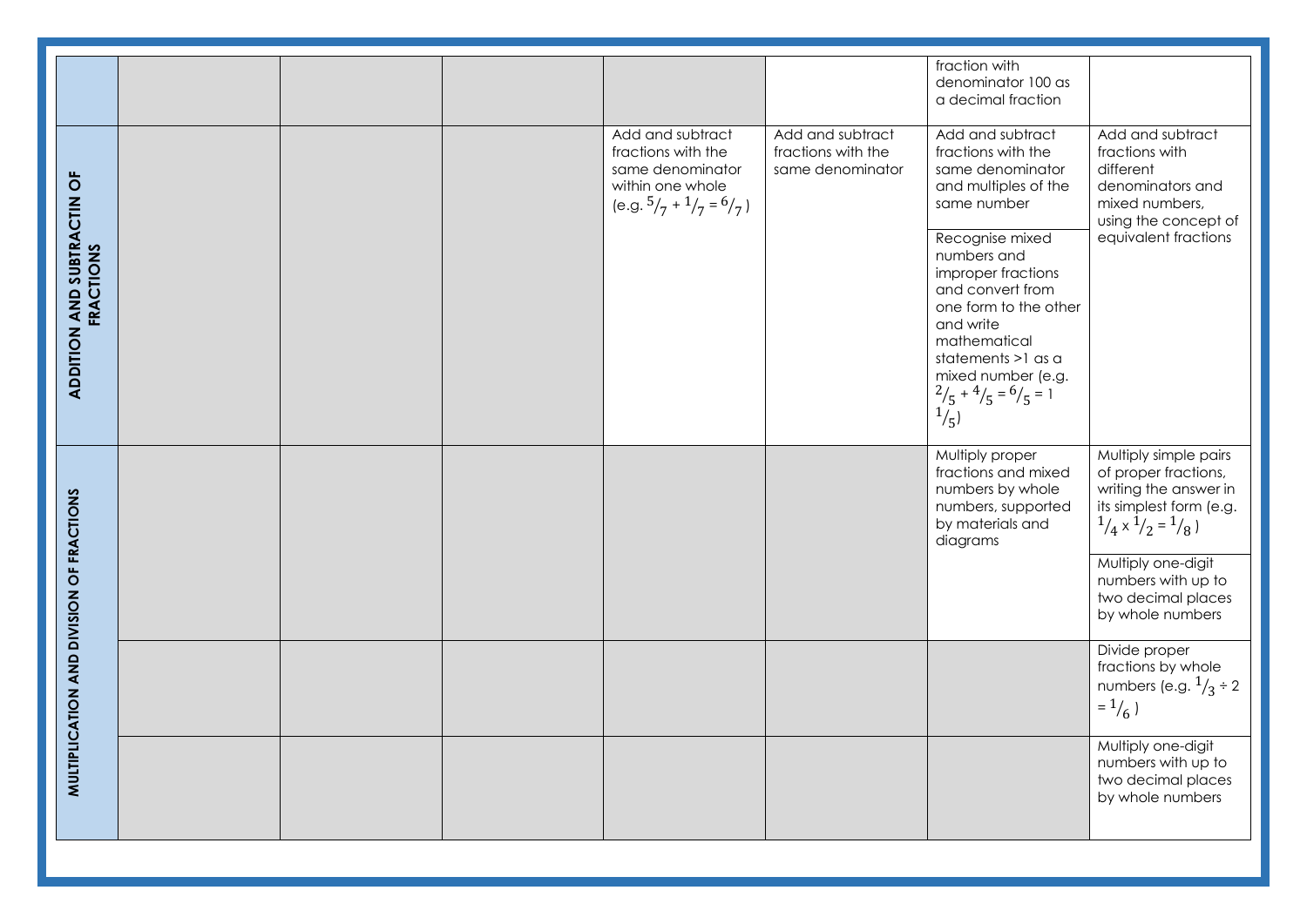|                 |  |                                                    | Find the effect of<br>dividing a one- or<br>two-digit number by<br>10 and 100,<br>identifying the value<br>of the digits in the<br>answer as ones,<br>tenths and<br>hundredths                                 |                                                                      | Multiply and divide<br>numbers by 10, 100<br>and 1000 where the<br>answers are up to<br>three decimal places                                                                       |
|-----------------|--|----------------------------------------------------|----------------------------------------------------------------------------------------------------------------------------------------------------------------------------------------------------------------|----------------------------------------------------------------------|------------------------------------------------------------------------------------------------------------------------------------------------------------------------------------|
|                 |  |                                                    |                                                                                                                                                                                                                |                                                                      | Identify the value of<br>each digit to three<br>decimal places and<br>multiply and divide<br>numbers by 10, 100<br>and 1000 where the<br>answers are up to<br>three decimal places |
|                 |  |                                                    |                                                                                                                                                                                                                |                                                                      | Associate a fraction<br>with division and<br>calculate decimal<br>fraction equivalents<br>(e.g. 0.375 for a<br>simple fraction (e.g.<br>$^{3}/_{8}$ )                              |
|                 |  |                                                    |                                                                                                                                                                                                                |                                                                      | Use written division<br>methods in cases<br>where the answer<br>has up to two<br>decimal places                                                                                    |
| PROBLEM SOLVING |  | Solve problems that<br>involve all of the<br>above | Solve problems<br>involving increasingly<br>harder fractions to<br>calculate quantities,<br>and fractions to<br>divide quantities,<br>including non-unit<br>fractions where the<br>answer is a whole<br>number | Solve problems<br>involving numbers up<br>to three decimal<br>places |                                                                                                                                                                                    |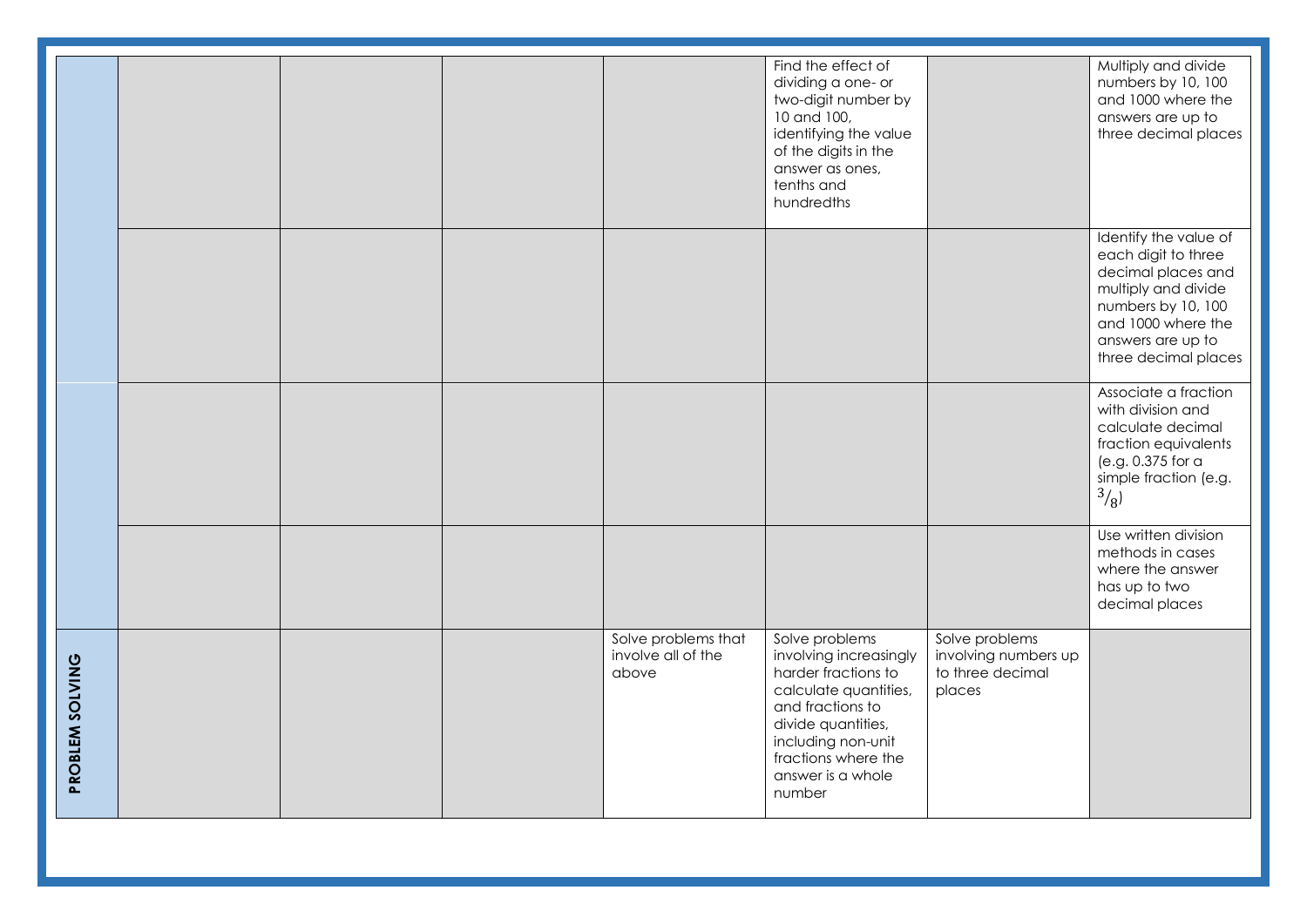|  |  |  | Solve simple<br>measure and money<br>problems involving<br>fractions and<br>decimals to two<br>decimal places | Solve problems<br>which require<br>knowing percentage<br>and decimal<br>equivalents of $1/2$ ,<br>$\frac{1}{4}$ , $\frac{1}{5}$ , $\frac{2}{5}$ , $\frac{4}{5}$ and<br>those with a<br>denominator of a<br>multiple of 10 or 25 |  |
|--|--|--|---------------------------------------------------------------------------------------------------------------|---------------------------------------------------------------------------------------------------------------------------------------------------------------------------------------------------------------------------------|--|
|--|--|--|---------------------------------------------------------------------------------------------------------------|---------------------------------------------------------------------------------------------------------------------------------------------------------------------------------------------------------------------------------|--|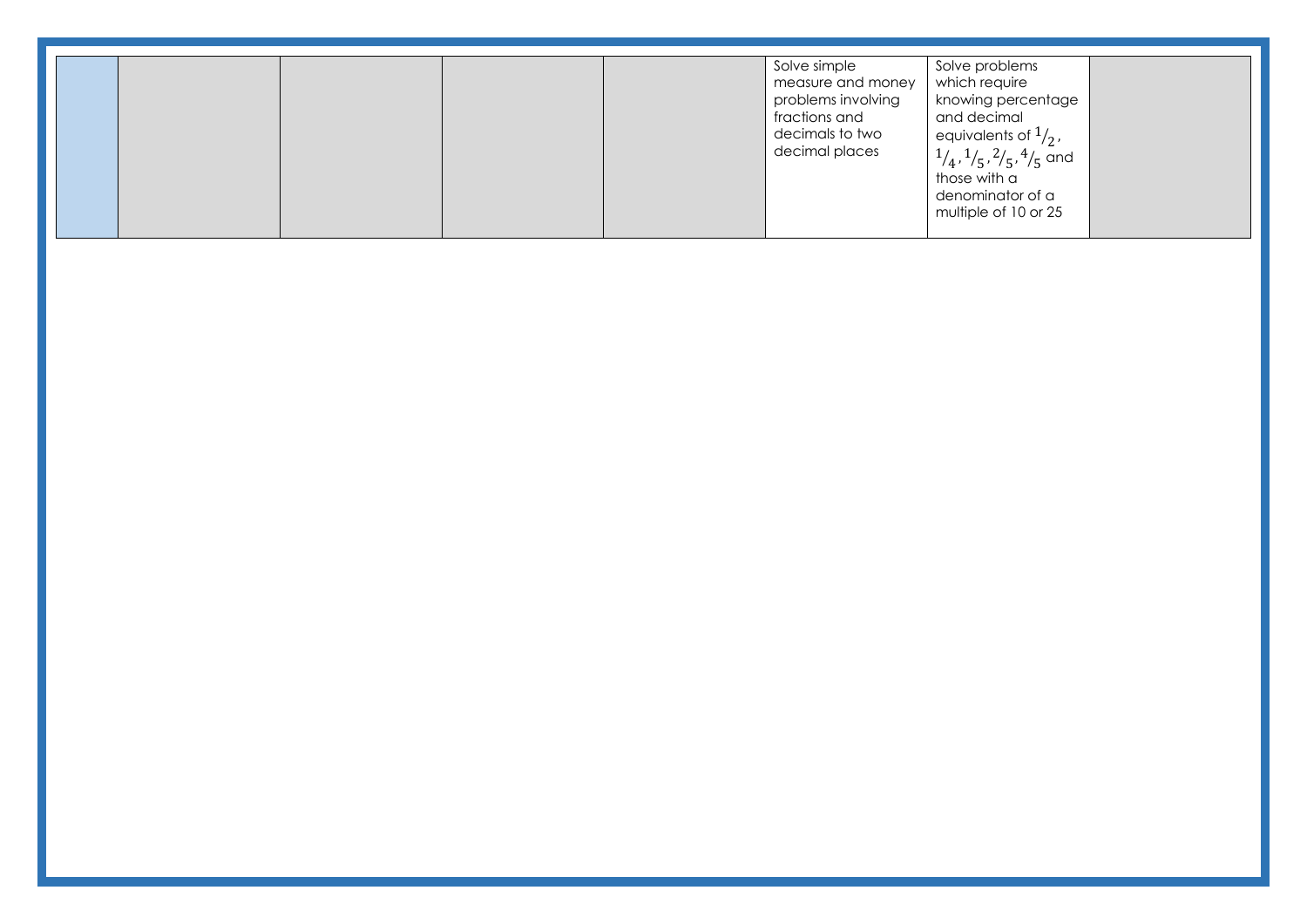# **Ratio and Proportion**

| <b>Reception</b> | Year 1                                                                                                                                | Year 2 | Year 3 | Year 4 | Year 5 | Year 6                                                                                                                                                                          |  |  |
|------------------|---------------------------------------------------------------------------------------------------------------------------------------|--------|--------|--------|--------|---------------------------------------------------------------------------------------------------------------------------------------------------------------------------------|--|--|
|                  | Statements only appear in Year 6 but should be connected to previous learning, particularly fractions and multiplication and division |        |        |        |        |                                                                                                                                                                                 |  |  |
|                  |                                                                                                                                       |        |        |        |        | Solve problems<br>involving the relative<br>sizes of two<br>quantities where<br>missing values can<br>be found by using<br>integer multiplication<br>and division facts         |  |  |
|                  |                                                                                                                                       |        |        |        |        | Solve problems<br>involving the<br>calculation of<br>percentages [for<br>example, of<br>measures, and such<br>as 15% of 360] and<br>the use of<br>percentages for<br>comparison |  |  |
|                  |                                                                                                                                       |        |        |        |        | Solve problems<br>involving similar<br>shapes where the<br>scale factor is known<br>or can be found                                                                             |  |  |
|                  |                                                                                                                                       |        |        |        |        | Solve problems<br>involving unequal<br>sharing and<br>grouping using<br>knowledge of<br>fractions and<br>multiples                                                              |  |  |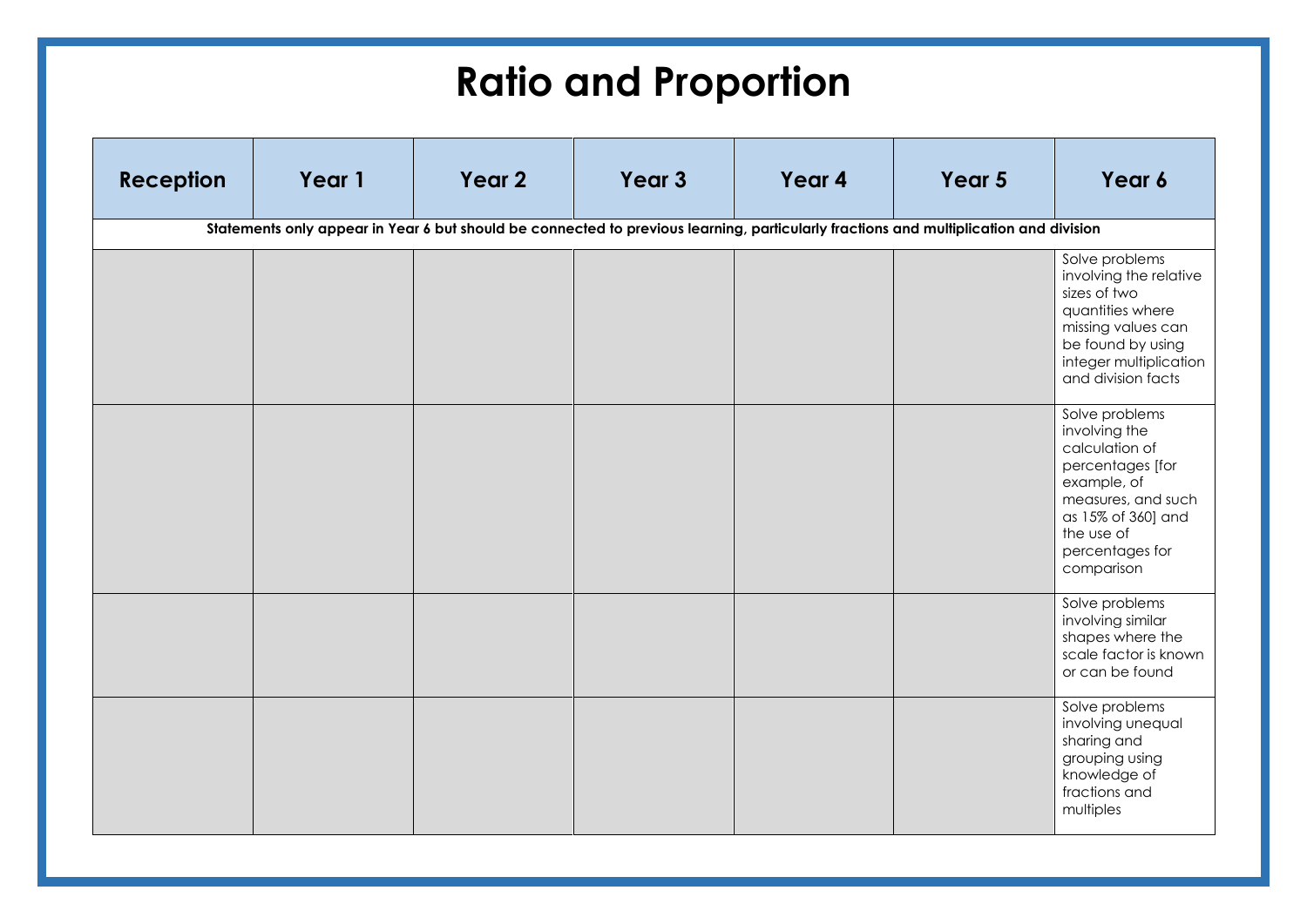#### **Measurement**

|                          | <b>Reception</b>                                                                                                                                                                                                                                                                                                | Year 1                                                                                                                                                                                                                                                                                                                                                                                                                                             | Year 2                                                                                                  | Year <sub>3</sub>                                                                                                 | Year 4                                                                                              | Year 5                                                                                                                                                                                                                                                                                                                                                                                            | Year 6                                                                                                                                                                                                                                        |
|--------------------------|-----------------------------------------------------------------------------------------------------------------------------------------------------------------------------------------------------------------------------------------------------------------------------------------------------------------|----------------------------------------------------------------------------------------------------------------------------------------------------------------------------------------------------------------------------------------------------------------------------------------------------------------------------------------------------------------------------------------------------------------------------------------------------|---------------------------------------------------------------------------------------------------------|-------------------------------------------------------------------------------------------------------------------|-----------------------------------------------------------------------------------------------------|---------------------------------------------------------------------------------------------------------------------------------------------------------------------------------------------------------------------------------------------------------------------------------------------------------------------------------------------------------------------------------------------------|-----------------------------------------------------------------------------------------------------------------------------------------------------------------------------------------------------------------------------------------------|
| COMPARING AND ESTIMATING | <b>Understand largest,</b><br>most, smallest, least,<br>fewest and number<br>in between up to 20<br>Order and compare<br>up to 3 objects<br>according to length,<br>height, mass*<br>Understand and use<br>the vocabulary<br>longer, taller, wider,<br>shorter, narrower,<br>heavier, lighter,<br>deep, shallow | Compare, describe<br>and solve practical<br>problems for:<br>lengths and<br>$\bullet$<br>heights [e.g.<br>long/short,<br>longer/shorter,<br>tall/short,<br>double/half]<br>mass/weight<br>$\bullet$<br>[e.g. heavy/light,<br>heavier than,<br>lighter than]<br>capacity and<br>$\bullet$<br>volume [e.g.<br>full/empty, more<br>than, less than,<br>half, half full,<br>quarter]<br>time [e.g.<br>$\bullet$<br>quicker, slower,<br>earlier, later] | Compare and order<br>lengths, mass,<br>volume/capacity<br>and record the<br>results using $>$ , $<$ and |                                                                                                                   | Estimate, compare<br>and calculate<br>different measures,<br>including money in<br>pounds and pence | Calculate and<br>compare the area of<br>squares and<br>rectangles including<br>using standard units,<br>square centimetres<br>(cm <sup>2</sup> ) and square<br>metres $(m2)$ and<br>estimate the area of<br>irregular shapes (also<br>included in<br>measuring)<br>Estimate volume<br>(e.g. using $1 \text{ cm}^3$<br>blocks to build cubes<br>and cuboids) and<br>capacity (e.g. using<br>water) | Calculate, estimate<br>and compare<br>volume of cubes and<br>cuboids using<br>standard units,<br>including centimetre<br>cubed $(cm3)$ and<br>cubic metres $(m3)$ ,<br>and extending to<br>other units such as<br>mm <sup>3</sup> and $km3$ . |
|                          | Recognise the verbal<br>abbreviation for<br>ordinal numbers and<br>relate this to date of<br>own birthday,<br>months of the year<br>and finishing<br>positions in a race<br>Link ordinal numbers<br>to months/days of<br>the week                                                                               | Sequence events in<br>chronological order<br>using language [e.g.<br>before and after,<br>next, first, today,<br>yesterday, tomorrow,<br>morning, afternoon<br>and evening]                                                                                                                                                                                                                                                                        | Compare and<br>sequence intervals of<br>time                                                            | Compare durations<br>of events, for<br>example to<br>calculate the time<br>taken by particular<br>events or tasks |                                                                                                     |                                                                                                                                                                                                                                                                                                                                                                                                   |                                                                                                                                                                                                                                               |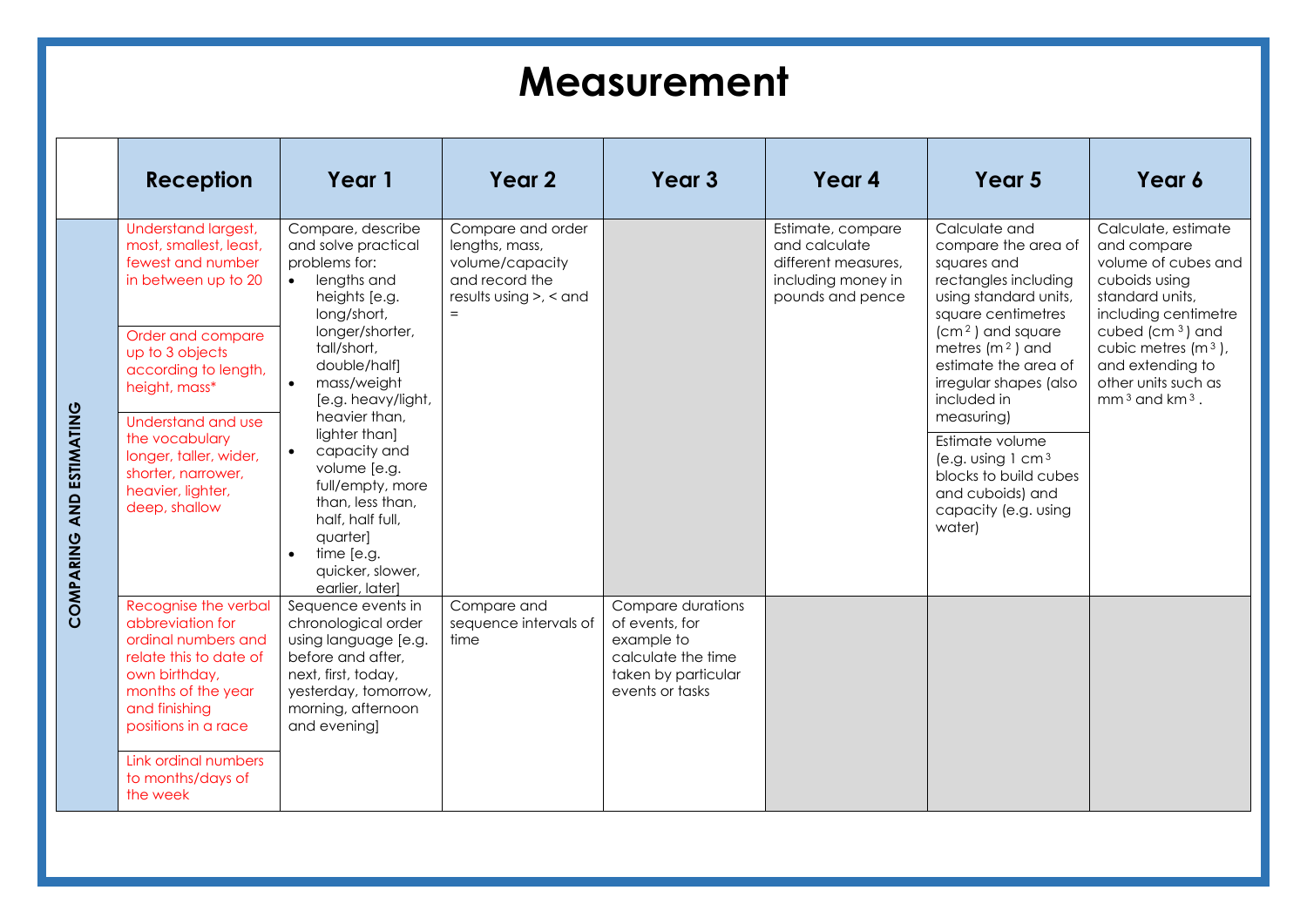|                           |                                                                                                               |                                                                                                                                                                                                                 |                                                                                                                                                                                                                                                                                                  | Estimate and read<br>time with increasing<br>accuracy to the<br>nearest minute;<br>record and compare<br>time in terms of<br>seconds, minutes,<br>hours and o'clock;<br>use vocabulary such<br>as a.m./p.m.,<br>morning, afternoon,<br>noon and midnight |                                                                                                                             |                                                                                                                                                              |                                                                                                                                                                          |
|---------------------------|---------------------------------------------------------------------------------------------------------------|-----------------------------------------------------------------------------------------------------------------------------------------------------------------------------------------------------------------|--------------------------------------------------------------------------------------------------------------------------------------------------------------------------------------------------------------------------------------------------------------------------------------------------|----------------------------------------------------------------------------------------------------------------------------------------------------------------------------------------------------------------------------------------------------------|-----------------------------------------------------------------------------------------------------------------------------|--------------------------------------------------------------------------------------------------------------------------------------------------------------|--------------------------------------------------------------------------------------------------------------------------------------------------------------------------|
| MEASURING AND CALCULATING | Begin to use non-<br>standard units to<br>measure objects e.g.<br>cubes, wooden<br>planks, buckets,<br>spoons | Measure and begin<br>to record the<br>following:<br>lengths and<br>$\bullet$<br>heights<br>mass/weight<br>$\bullet$<br>capacity and<br>$\bullet$<br>volume<br>time (hours,<br>$\bullet$<br>minutes,<br>seconds) | Choose and use<br>appropriate<br>standard units to<br>estimate and<br>measure<br>length/height in any<br>direction (m/cm);<br>mass (kg/g);<br>temperature (°C);<br>capacity (litres/ml) to<br>the nearest<br>appropriate unit,<br>using rulers, scales,<br>thermometers and<br>measuring vessels | Measure, compare,<br>add and subtract:<br>lengths (m/cm/mm);<br>mass (kg/g);<br>volume/capacity<br>(1/ml)                                                                                                                                                | Estimate, compare<br>and calculate<br>different measures,<br>including money in<br>pounds and pence                         | Use all four<br>operations to solve<br>problems involving<br>measure (e.g. length,<br>mass, volume,<br>money) using<br>decimal notation<br>including scaling | Solve problems<br>involving the<br>calculation and<br>conversion of units of<br>measure, using<br>decimal notation up<br>to three decimal<br>places where<br>appropriate |
|                           |                                                                                                               |                                                                                                                                                                                                                 |                                                                                                                                                                                                                                                                                                  | Measure the<br>perimeter of simple<br>2-D shapes                                                                                                                                                                                                         | Measure and<br>calculate the<br>perimeter of a<br>rectilinear figure<br>(including squares) in<br>centimetres and<br>metres | Measure and<br>calculate the<br>perimeter of<br>composite rectilinear<br>shapes in<br>centimetres and<br>metres                                              | Recognise that<br>shapes with the<br>same areas can<br>have different<br>perimeters and vice<br>versa                                                                    |
|                           | Recognise and<br>calculate using coins<br>- 1p, 2p, 5p, 10p and<br>20p                                        | Recognise and know<br>the value of different<br>denominations of<br>coins and notes                                                                                                                             | Recognise and use<br>symbols for pounds<br>$(f)$ and pence $(p)$ ;<br>combine amounts to<br>make a particular<br>value                                                                                                                                                                           | Add and subtract<br>amounts of money<br>to give change,<br>using both £ and p in<br>practical contexts                                                                                                                                                   |                                                                                                                             |                                                                                                                                                              |                                                                                                                                                                          |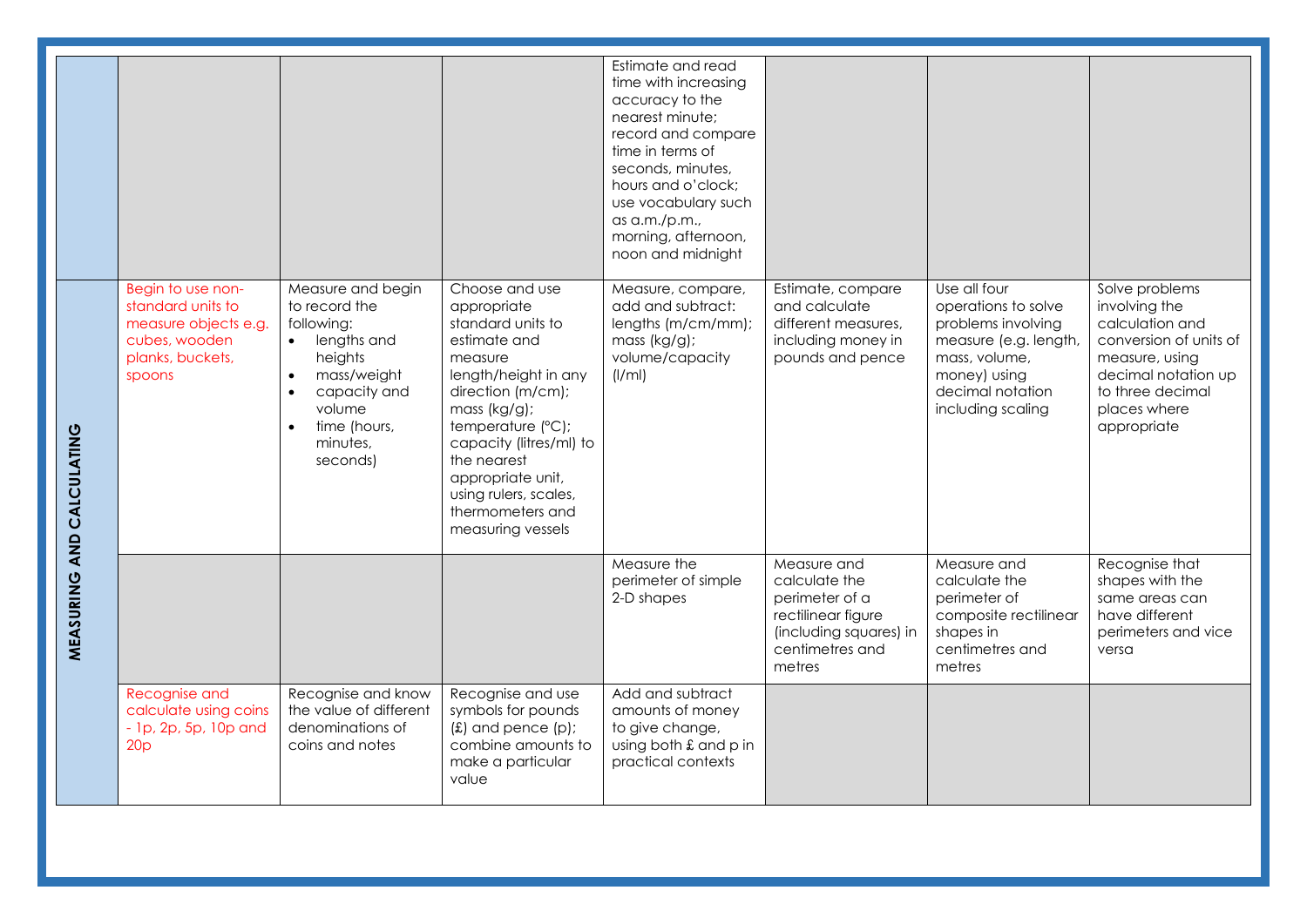|                  |                                                                                                                   |                                                                                                                        | Find different<br>combinations of<br>coins that equal the<br>same amounts of<br>money<br>Solve simple<br>problems in a<br>practical context<br>involving addition<br>and subtraction of<br>money of the same<br>unit, including giving<br>change |                                                                                                                                                    |                                                                                             |                                                                                                                                                                                                                                                                                                                                                                                                  |                                                                                                                                                                                                                                                                                                                                                                                                            |
|------------------|-------------------------------------------------------------------------------------------------------------------|------------------------------------------------------------------------------------------------------------------------|--------------------------------------------------------------------------------------------------------------------------------------------------------------------------------------------------------------------------------------------------|----------------------------------------------------------------------------------------------------------------------------------------------------|---------------------------------------------------------------------------------------------|--------------------------------------------------------------------------------------------------------------------------------------------------------------------------------------------------------------------------------------------------------------------------------------------------------------------------------------------------------------------------------------------------|------------------------------------------------------------------------------------------------------------------------------------------------------------------------------------------------------------------------------------------------------------------------------------------------------------------------------------------------------------------------------------------------------------|
|                  |                                                                                                                   |                                                                                                                        |                                                                                                                                                                                                                                                  |                                                                                                                                                    | Find the area of<br>rectilinear shapes by<br>counting squares                               | Calculate and<br>compare the area of<br>squares and<br>rectangles including<br>using standard units,<br>square centimetres<br>(cm <sup>2</sup> ) and square<br>metres $(m2)$ and<br>estimate the area of<br>irregular shapes<br>Recognise and use<br>square numbers and<br>cube numbers, and<br>the notation for<br>squared (2) and<br>cube <sub>d</sub> (3)<br>(Multiplication and<br>Division) | Calculate the area<br>of parallelograms<br>and triangles<br>Calculate, estimate<br>and compare<br>volume of cubes and<br>cuboids using<br>standard units,<br>including cubic<br>centimetres $\rm (cm^3)$<br>and cubic metres (m<br><sup>3</sup> ), and extending to<br>other units [e.g. mm <sup>3</sup><br>and $km^3$ ].<br>Recognise when it is<br>possible to use<br>formulae for area<br>and volume of |
| TELLING THE TIME | Become aware of<br>language associated<br>with time (long hand,<br>short hand, hour,<br>minutes, clock,<br>watch) | Tell the time to the<br>hour and half past<br>the hour and draw<br>the hands on a clock<br>face to show these<br>times | Tell and write the<br>time to five minutes,<br>including quarter<br>past/to the hour and<br>draw the hands on a<br>clock face to show<br>these times.                                                                                            | Tell and write the<br>time from an<br>analogue clock,<br>including using<br>Roman numerals<br>from I to XII, and 12-<br>hour and 24-hour<br>clocks | Read, write and<br>convert time<br>between analogue<br>and digital 12 and<br>24-hour clocks |                                                                                                                                                                                                                                                                                                                                                                                                  | shapes                                                                                                                                                                                                                                                                                                                                                                                                     |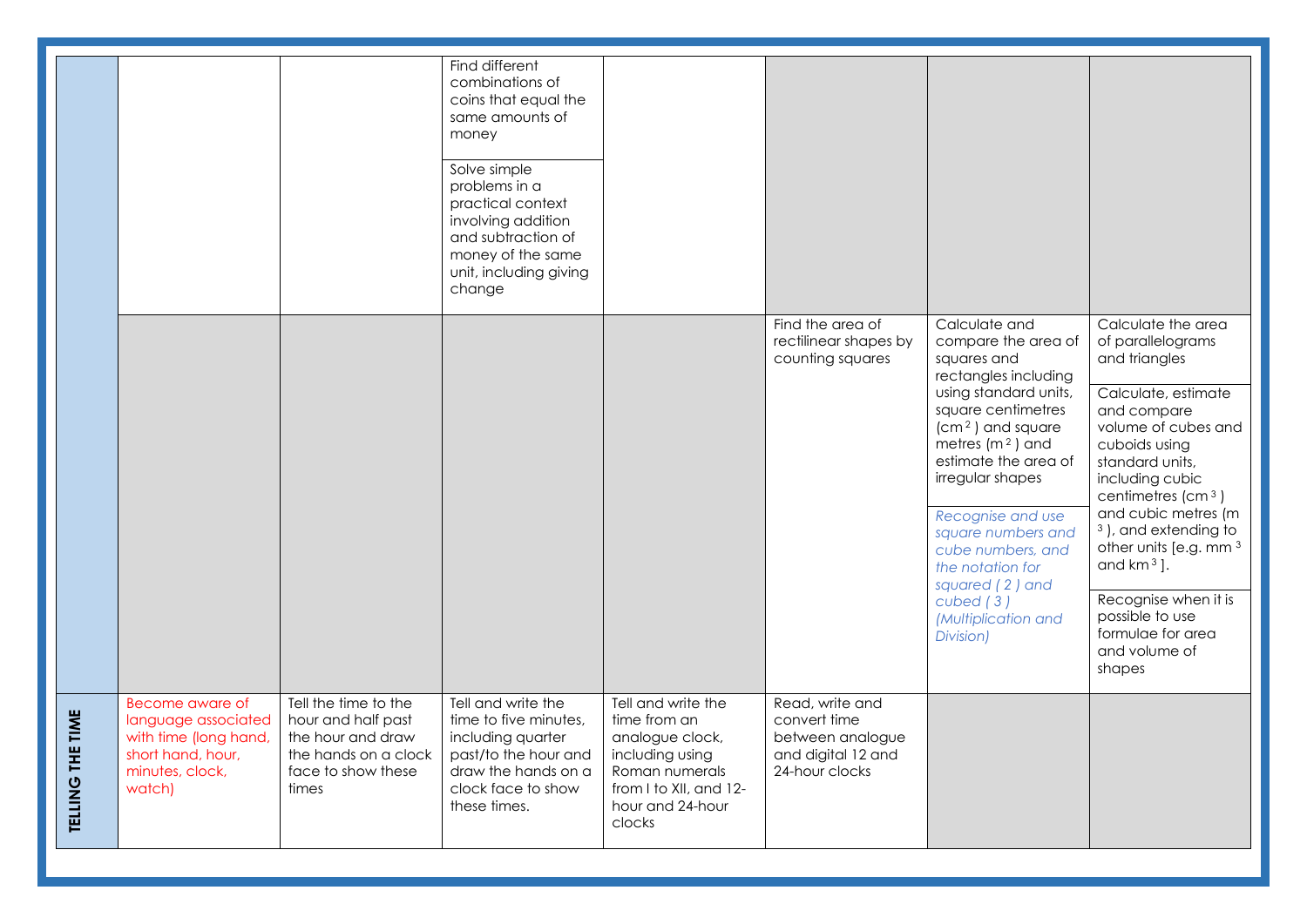|            | Becoming aware of<br>the analogue clock<br>counting around the<br>clock to 12 and<br>recognise and read<br>o'clock times<br>Know which<br>month/day comes<br>before/after a given<br>month/day<br>Chant the months of<br>the year by heart*<br>Chant the days of<br>the week<br>Know there are 7<br>days in a week and<br>which day comes<br>before/after a given<br>day<br>Name the four<br>seasons | Recognise and use<br>language relating to<br>dates, including days<br>of the week, weeks,<br>months and years | Know the number of<br>minutes in an hour<br>and the number of<br>hours in a day<br>Compare and<br>sequence intervals of<br>time | Estimate and read<br>time with increasing<br>accuracy to the<br>nearest minute:<br>record and compare<br>time in terms of<br>seconds, minutes,<br>hours and o'clock;<br>use vocabulary such<br>as a.m./p.m.,<br>morning, afternoon,<br>noon and midnight |                                                                                                                                 |                                                                                                                                                                                                |                                                                                                                                                                                                                            |
|------------|------------------------------------------------------------------------------------------------------------------------------------------------------------------------------------------------------------------------------------------------------------------------------------------------------------------------------------------------------------------------------------------------------|---------------------------------------------------------------------------------------------------------------|---------------------------------------------------------------------------------------------------------------------------------|----------------------------------------------------------------------------------------------------------------------------------------------------------------------------------------------------------------------------------------------------------|---------------------------------------------------------------------------------------------------------------------------------|------------------------------------------------------------------------------------------------------------------------------------------------------------------------------------------------|----------------------------------------------------------------------------------------------------------------------------------------------------------------------------------------------------------------------------|
|            |                                                                                                                                                                                                                                                                                                                                                                                                      |                                                                                                               |                                                                                                                                 |                                                                                                                                                                                                                                                          | Solve problems<br>involving converting<br>from hours to<br>minutes; minutes to<br>seconds; years to<br>months; weeks to<br>days | Solve problems<br>involving converting<br>between units of<br>time                                                                                                                             |                                                                                                                                                                                                                            |
| CONVERTING |                                                                                                                                                                                                                                                                                                                                                                                                      |                                                                                                               | Know the number of<br>minutes in an hour<br>and the number of<br>hours in a day.                                                | Know the number of<br>seconds in a minute<br>and the number of<br>days in each month,<br>year and leap year                                                                                                                                              | Convert between<br>different units of<br>measure (e.g.<br>kilometre to metre;<br>hour to minute)                                | Convert between<br>different units of<br>metric measure (e.g.<br>kilometre and metre;<br>centimetre and<br>metre; centimetre<br>and millimetre; gram<br>and kilogram; litre<br>and millilitre) | Use, read, write and<br>convert between<br>standard units,<br>converting<br>measurements of<br>length, mass, volume<br>and time from a<br>smaller unit of<br>measure to a larger<br>unit, and vice versa,<br>using decimal |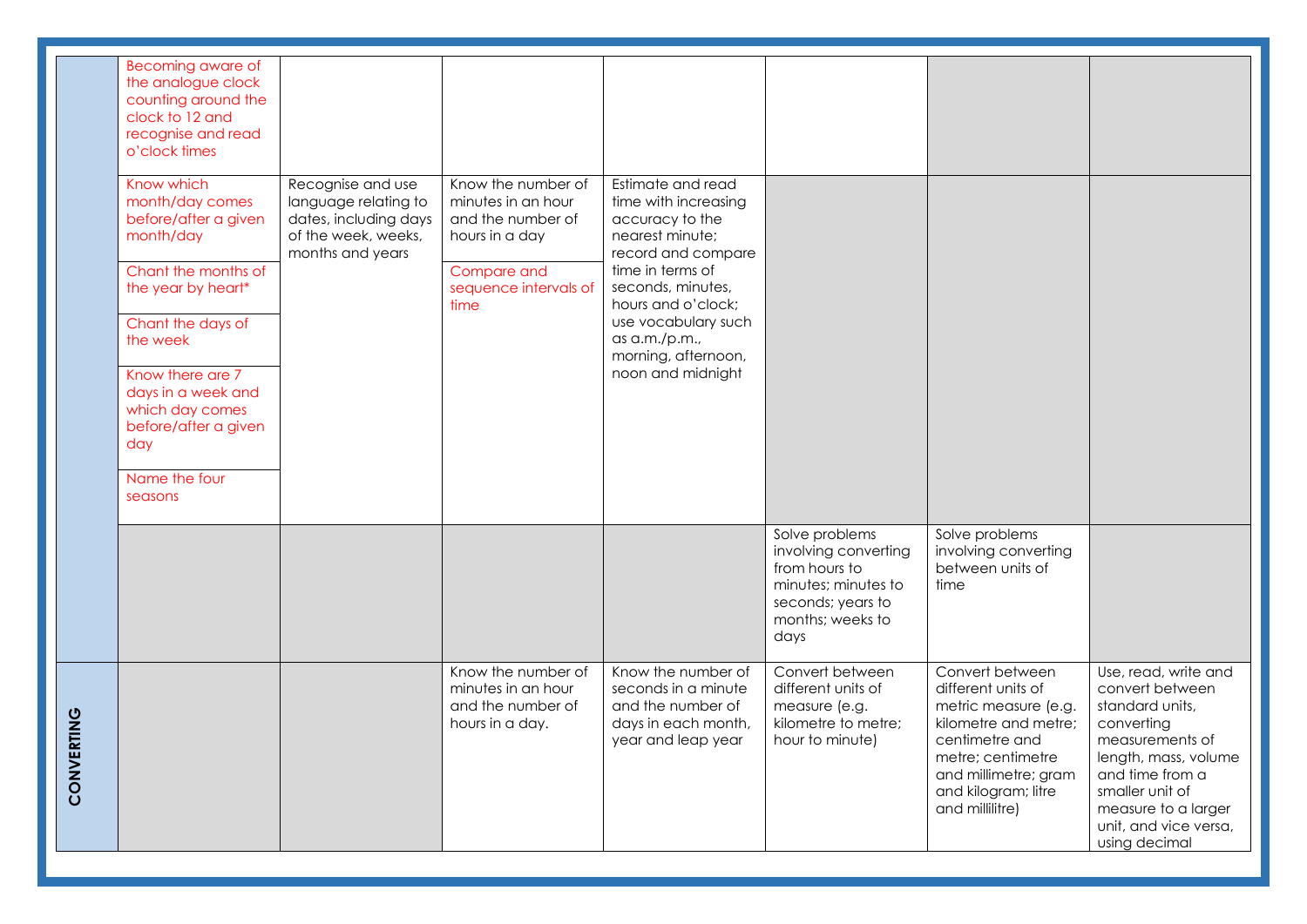|  |  |                                                                                                                                 |                                                                                                                                   | notation to up to<br>three decimal places                                                                                                                                |
|--|--|---------------------------------------------------------------------------------------------------------------------------------|-----------------------------------------------------------------------------------------------------------------------------------|--------------------------------------------------------------------------------------------------------------------------------------------------------------------------|
|  |  | Read, write and<br>convert time<br>between analogue<br>and digital 12 and<br>24-hour clocks                                     | Solve problems<br>involving converting<br>between units of<br>time                                                                | Solve problems<br>involving the<br>calculation and<br>conversion of units of<br>measure, using<br>decimal notation up<br>to three decimal<br>places where<br>appropriate |
|  |  | Solve problems<br>involving converting<br>from hours to<br>minutes; minutes to<br>seconds; years to<br>months; weeks to<br>days | Understand and use<br>equivalences<br>between metric units<br>and common<br>imperial units such as<br>inches, pounds and<br>pints | Convert between<br>miles and kilometres                                                                                                                                  |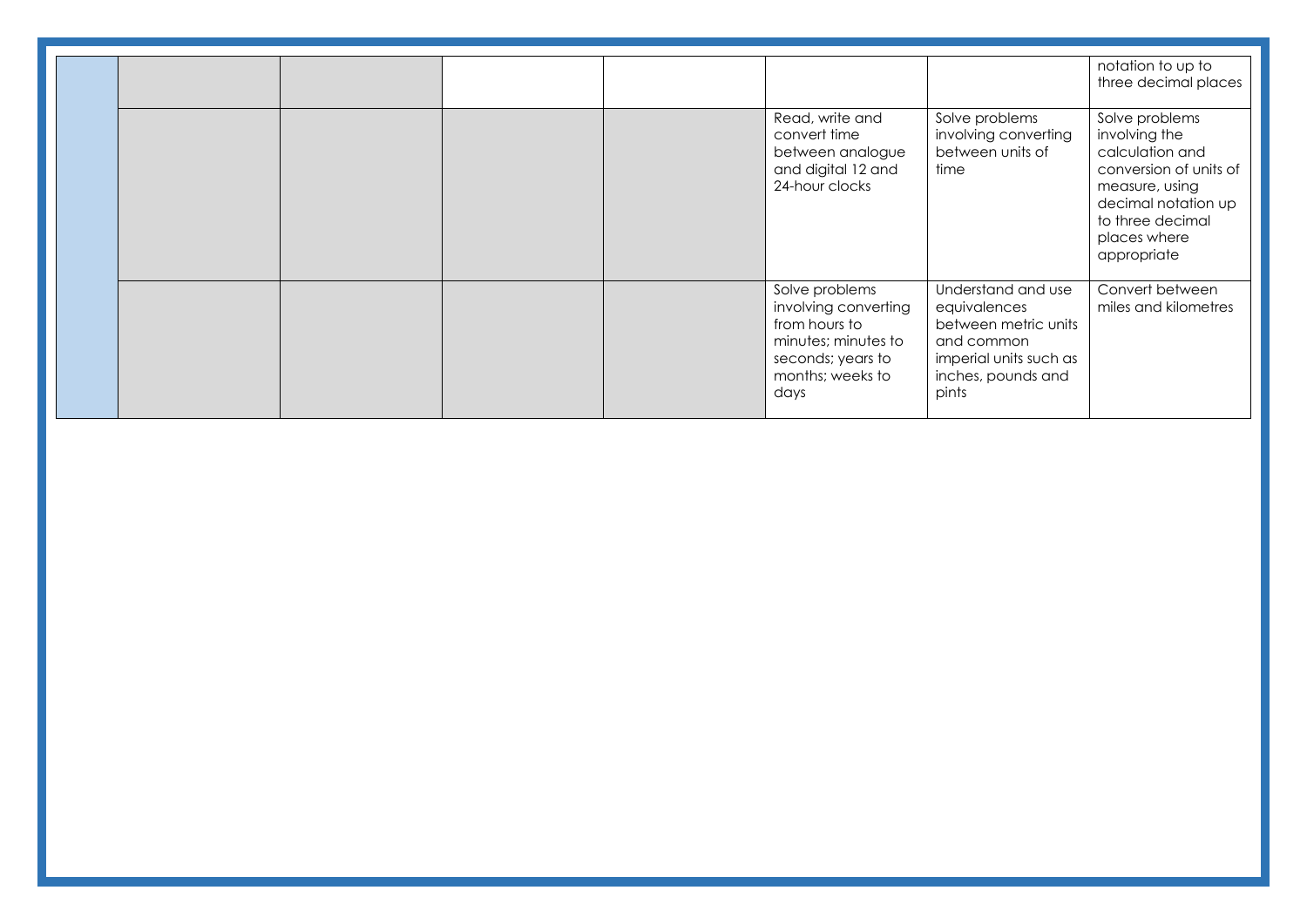# **Geometry: Properties of Shapes**

|                                                | <b>Reception</b>                                                                                                                                                                                                                                                                                                                                                       | Year 1                                                                                                                                                                                                                                                               | Year 2                                                                                                                                                                                                                                                                                                                                                                                              | Year <sub>3</sub>                                                                                                                                    | Year 4                                                                                  | Year 5                                                                                    | Year 6                                                                                                                                                                                                                                    |
|------------------------------------------------|------------------------------------------------------------------------------------------------------------------------------------------------------------------------------------------------------------------------------------------------------------------------------------------------------------------------------------------------------------------------|----------------------------------------------------------------------------------------------------------------------------------------------------------------------------------------------------------------------------------------------------------------------|-----------------------------------------------------------------------------------------------------------------------------------------------------------------------------------------------------------------------------------------------------------------------------------------------------------------------------------------------------------------------------------------------------|------------------------------------------------------------------------------------------------------------------------------------------------------|-----------------------------------------------------------------------------------------|-------------------------------------------------------------------------------------------|-------------------------------------------------------------------------------------------------------------------------------------------------------------------------------------------------------------------------------------------|
| <b>IDENTIFYING SHAPES AND THEIR PROPERTIES</b> | Compose and<br>decompose shapes<br>so that children<br>recognise a shape<br>can have other<br>shapes within it, just<br>as numbers can<br>Name and describe<br>common solid<br>shapes including<br>cube, cuboid. Use<br>the language solid,<br>face, edges<br>Sort objects using<br>two criterias e.g. sort<br>solid shapes into<br>straight edges and<br>curved edges | Recognise and<br>name common 2-D<br>and 3-D shapes,<br>including:<br>2-D shapes [e.g.<br>rectangles<br><i>(including</i><br>squares), circles<br>and triangles]<br>3-D shapes [e.g.<br>$\bullet$<br>cuboids<br><i>(including</i><br>cubes), pyramids<br>and spheres] | Identify and describe<br>the properties of 2-D<br>shapes, including the<br>number of sides and<br>line symmetry in a<br>vertical line<br>Identify and describe<br>the properties of 3-D<br>shapes, including the<br>number of edges,<br>vertices and faces<br>Identify 2-D shapes<br>on the surface of 3-D<br>shapes, [for<br>example, a circle on<br>a cylinder and a<br>triangle on a<br>pyramid] |                                                                                                                                                      | Identify lines of<br>symmetry in 2-D<br>shapes presented in<br>different orientations   | Identify 3-D shapes,<br>including cubes and<br>other cuboids, from<br>2-D representations | Recognise, describe<br>and build simple 3-D<br>shapes, including<br>making nets<br>Illustrate and name<br>parts of circles,<br>including radius,<br>diameter and<br>circumference and<br>know that the<br>diameter is twice the<br>radius |
| DRAWING AND<br>CONSTRUCTING                    | Compose and<br>decompose shapes<br>so that children<br>recognise a shape<br>can have other<br>shapes within it, just<br>as numbers can                                                                                                                                                                                                                                 |                                                                                                                                                                                                                                                                      |                                                                                                                                                                                                                                                                                                                                                                                                     | Draw 2-D shapes<br>and make 3-D<br>shapes using<br>modelling materials;<br>recognise 3-D shapes<br>in different<br>orientations and<br>describe them | Complete a simple<br>symmetric figure with<br>respect to a specific<br>line of symmetry | Draw given angles,<br>and measure them in<br>degrees $(°)$                                | Draw 2-D shapes<br>using given<br>dimensions and<br>angles<br>Recognise, describe<br>and build simple 3-D<br>shapes, including<br>making nets                                                                                             |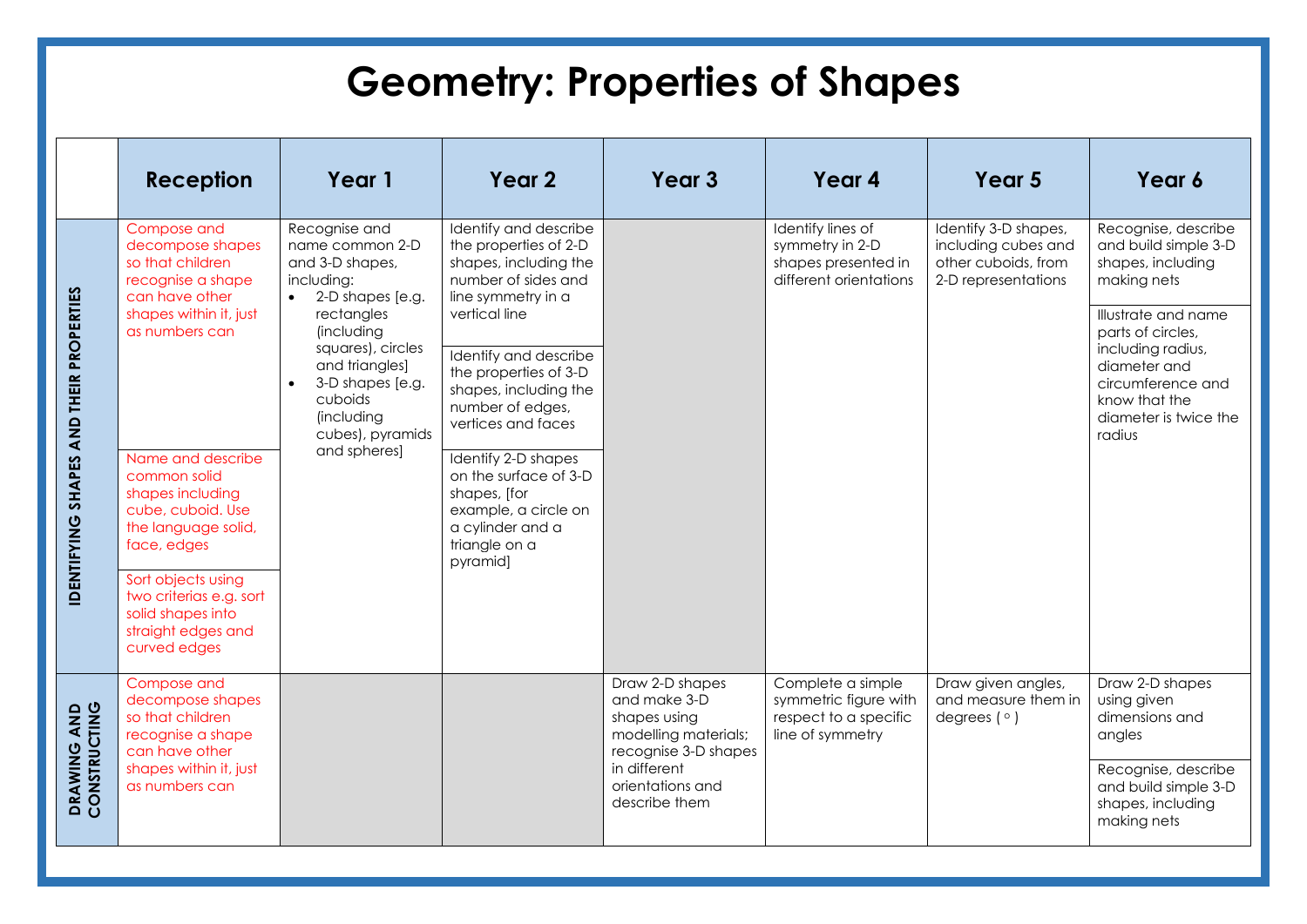| COMPARING AND<br>CLASSIFYING | Classify and sort<br>objects according to<br>a criteria and begin<br>to sort objects using<br>own criteria* | Compare and sort<br>common 2-D and<br>3-D shapes and<br>everyday objects |                                                                                                                                                                                                                                                                                                                        | Compare and<br>classify geometric<br>shapes, including<br>quadrilaterals and<br>triangles, based on<br>their properties and<br>sizes | Use the properties of<br>rectangles to<br>deduce related facts<br>and find missing<br>lengths and angles<br>Distinguish between<br>regular and irregular<br>polygons based on<br>reasoning about<br>equal sides and<br>angles                                                                                             | Compare and<br>classify geometric<br>shapes based on<br>their properties and<br>sizes and find<br>unknown angles in<br>any triangles,<br>quadrilaterals, and<br>regular polygons |
|------------------------------|-------------------------------------------------------------------------------------------------------------|--------------------------------------------------------------------------|------------------------------------------------------------------------------------------------------------------------------------------------------------------------------------------------------------------------------------------------------------------------------------------------------------------------|--------------------------------------------------------------------------------------------------------------------------------------|---------------------------------------------------------------------------------------------------------------------------------------------------------------------------------------------------------------------------------------------------------------------------------------------------------------------------|----------------------------------------------------------------------------------------------------------------------------------------------------------------------------------|
| <b>ANGLES</b>                |                                                                                                             |                                                                          | Recognise angles as<br>a property of shape<br>or a description of a<br>turn<br>Identify right angles,<br>recognise that two<br>right angles make a<br>halfturn, three make<br>three quarters of a<br>turn and four a<br>complete turn;<br>identify whether<br>angles are greater<br>than or less than a<br>right angle | Identify acute and<br>obtuse angles and<br>compare and order<br>angles up to two<br>right angles by size                             | Know angles are<br>measured in<br>degrees: estimate<br>and compare acute,<br>obtuse and reflex<br>angles<br>Identify:<br>angles at a point<br>and one whole<br>turn (total 360°)<br>angles at a point<br>$\bullet$<br>on a straight line<br>and $\frac{1}{2}$ a turn<br>(total $180^\circ$ )<br>other multiples of<br>90° | Recognise angles<br>where they meet at<br>a point, are on a<br>straight line, or are<br>vertically opposite,<br>and find missing<br>angles                                       |
|                              |                                                                                                             |                                                                          | Identify horizontal<br>and vertical lines<br>and pairs of<br>perpendicular and<br>parallel lines                                                                                                                                                                                                                       |                                                                                                                                      |                                                                                                                                                                                                                                                                                                                           |                                                                                                                                                                                  |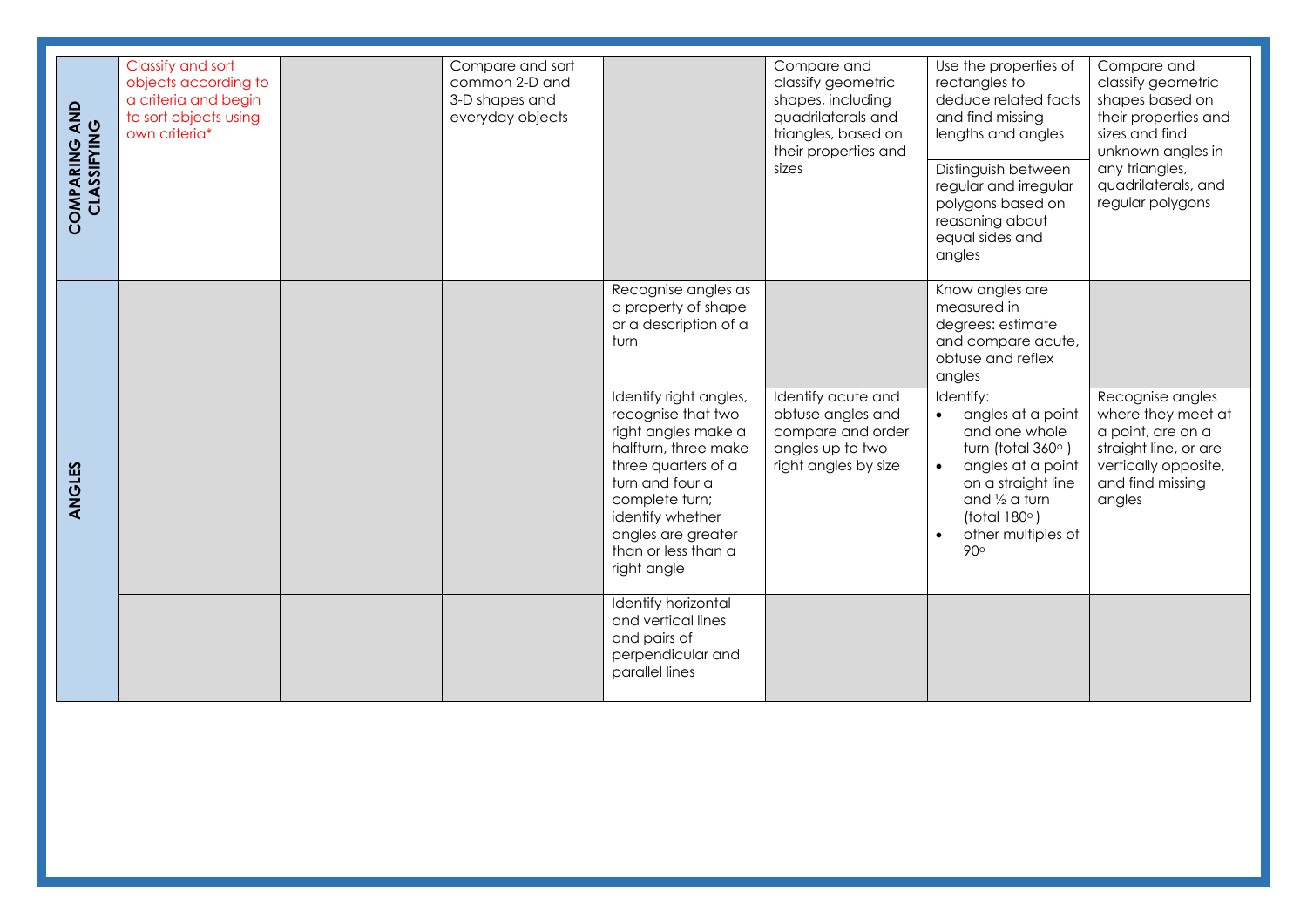#### **Geometry: Position and Direction**

|                                  | <b>Reception</b>                                                                                                                                                   | Year 1                                                                                                                                                                                                                                                                                                                                                                                                                                                                    | Year 2                                                                                                                                                                                                                                                                                                        | Year <sub>3</sub> | Year 4                                                                                                                                                                                              | Year <sub>5</sub>                                                                                                                                                                               | Year 6                                                                                                                                                                              |
|----------------------------------|--------------------------------------------------------------------------------------------------------------------------------------------------------------------|---------------------------------------------------------------------------------------------------------------------------------------------------------------------------------------------------------------------------------------------------------------------------------------------------------------------------------------------------------------------------------------------------------------------------------------------------------------------------|---------------------------------------------------------------------------------------------------------------------------------------------------------------------------------------------------------------------------------------------------------------------------------------------------------------|-------------------|-----------------------------------------------------------------------------------------------------------------------------------------------------------------------------------------------------|-------------------------------------------------------------------------------------------------------------------------------------------------------------------------------------------------|-------------------------------------------------------------------------------------------------------------------------------------------------------------------------------------|
| POSITION, DIRECTION AND MOVEMENT | <b>Understand position</b><br>through words e.g.<br>"The bag is under the<br>table." Using the<br>vocabulary of under,<br>on top, next to,<br>behind and in front. | Describe position,<br>direction and<br>movement, including<br>half, quarter and<br>three-quarter turns<br>Use vocabulary such<br>as left, right, top,<br>middle and bottom,<br>above, in front of,<br>between around,<br>near, close and far,<br>up and down,<br>forwards and<br>backwards, inside<br>and outside<br>Make whole, half,<br>quarter, three-<br>quarter turns in both<br>directions and<br>connect turning<br>clockwise with<br>movements on a<br>clock face | Use mathematical<br>vocabulary to<br>describe position,<br>direction and<br>movement including<br>movement in a<br>straight line and<br>distinguishing<br>between rotation as<br>a turn and in terms of<br>right angles for<br>quarter, half and<br>three-quarter turns<br>(clockwise and anti-<br>clockwise) |                   | Describe positions on<br>a 2-D grid as<br>coordinates in the<br>first quadrant<br>Describe movements<br>between positions as<br>translations of a<br>given unit to the<br>left/right and<br>up/down | Identify, describe<br>and represent the<br>position of a shape<br>following a reflection<br>or translation, using<br>the appropriate<br>language, and know<br>that the shape has<br>not changed | Describe positions on<br>the full coordinate<br>grid (all four<br>quadrants)<br>Draw and translate<br>simple shapes on the<br>coordinate plane,<br>and reflect them in<br>the axes. |
|                                  |                                                                                                                                                                    |                                                                                                                                                                                                                                                                                                                                                                                                                                                                           |                                                                                                                                                                                                                                                                                                               |                   | Plot specified points<br>and draw sides to<br>complete a given<br>polygon                                                                                                                           |                                                                                                                                                                                                 |                                                                                                                                                                                     |
| <b>PATTERN</b>                   | Create own<br>repeating patterns                                                                                                                                   | Recognise and<br>create repeating<br>patterns with objects<br>and with shapes                                                                                                                                                                                                                                                                                                                                                                                             | Order and arrange<br>combinations of<br>mathematical<br>objects in patterns<br>and sequences                                                                                                                                                                                                                  |                   |                                                                                                                                                                                                     |                                                                                                                                                                                                 |                                                                                                                                                                                     |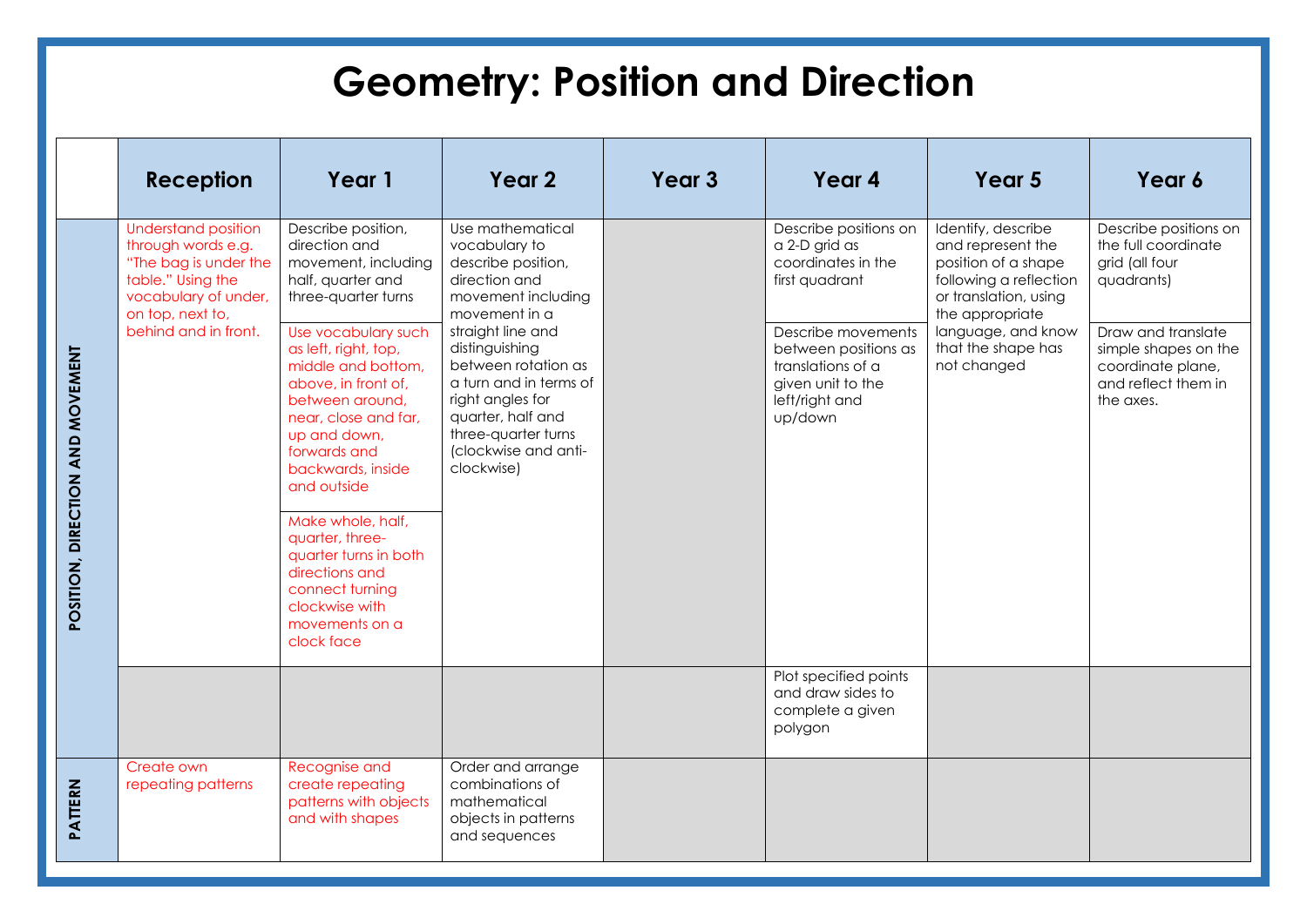#### **Statistics**

|                                           | <b>Reception</b> | Year 1                                                                                        | Year 2                                                                                                                                      | Year <sub>3</sub>                                                                                                                                                                         | Year 4                                                                                                                                            | Year 5                                                                                                   | Year 6                                                                                         |
|-------------------------------------------|------------------|-----------------------------------------------------------------------------------------------|---------------------------------------------------------------------------------------------------------------------------------------------|-------------------------------------------------------------------------------------------------------------------------------------------------------------------------------------------|---------------------------------------------------------------------------------------------------------------------------------------------------|----------------------------------------------------------------------------------------------------------|------------------------------------------------------------------------------------------------|
| AND PRESENTING                            |                  | Interpret and<br>construct simple<br>pictograms, simple<br>tally charts and<br>block diagrams | Interpret and<br>construct simple<br>pictograms, tally<br>charts, block<br>diagrams and simple<br>tables                                    | Interpret and present<br>data using bar<br>charts, pictograms<br>and tables                                                                                                               | Interpret and present<br>discrete and<br>continuous data<br>using appropriate<br>graphical methods,<br>including bar charts<br>and time graphs    | Complete, read and<br>interpret information<br>in tables, including<br>timetables                        | Interpret and<br>construct pie charts<br>and line graphs and<br>use these to solve<br>problems |
| INTERPRETING, CONSTRUCTING<br><b>DATA</b> |                  |                                                                                               | Ask and answer<br>simple questions by<br>counting the number<br>of objects in each<br>category and sorting<br>the categories by<br>quantity |                                                                                                                                                                                           |                                                                                                                                                   |                                                                                                          |                                                                                                |
|                                           |                  |                                                                                               | Ask and answer<br>questions about<br>totalling and<br>comparing<br>categorical data                                                         |                                                                                                                                                                                           |                                                                                                                                                   |                                                                                                          |                                                                                                |
| SOLVING PROBLEMS                          |                  |                                                                                               |                                                                                                                                             | Solve one-step and<br>twostep questions<br>[e.g. 'How many<br>more?' and 'How<br>many fewer?'] using<br>information<br>presented in scaled<br>bar charts and<br>pictograms and<br>tables. | Solve comparison,<br>sum and difference<br>problems using<br>information<br>presented in bar<br>charts, pictograms,<br>tables and other<br>graphs | Solve comparison,<br>sum and difference<br>problems using<br>information<br>presented in a line<br>graph | Calculate and<br>interpret the mean<br>as an average                                           |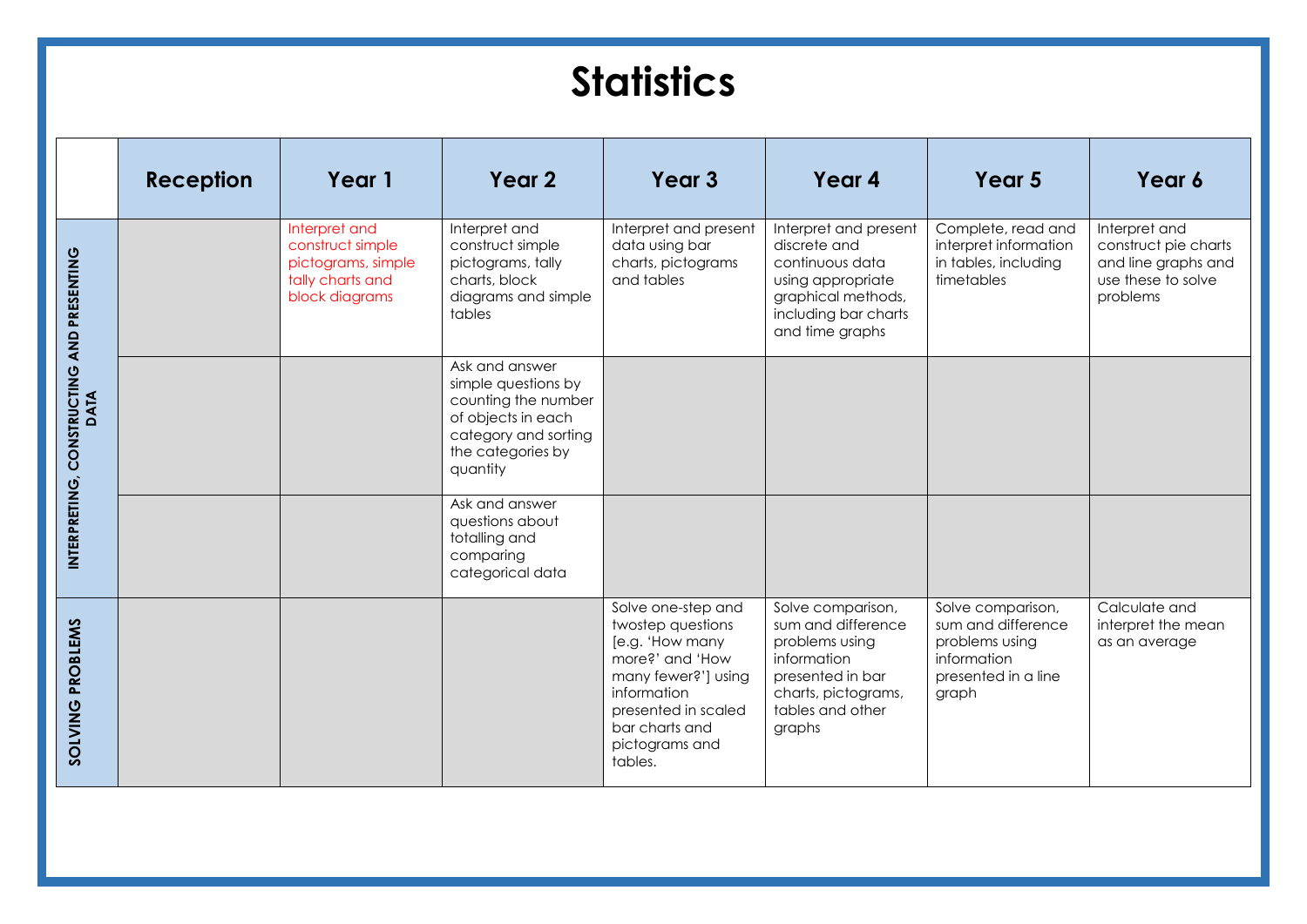### **Algebra**

|           | <b>Reception</b>                                                                                                                                                                                                       | Year 1                                                                                                                                                                                                                                 | Year 2                                                                                                                                                                                            | Year <sub>3</sub>                                                                                                                                                                                                                                             | Year 4 | Year 5                                                                                                                                                                | Year 6                                                                              |
|-----------|------------------------------------------------------------------------------------------------------------------------------------------------------------------------------------------------------------------------|----------------------------------------------------------------------------------------------------------------------------------------------------------------------------------------------------------------------------------------|---------------------------------------------------------------------------------------------------------------------------------------------------------------------------------------------------|---------------------------------------------------------------------------------------------------------------------------------------------------------------------------------------------------------------------------------------------------------------|--------|-----------------------------------------------------------------------------------------------------------------------------------------------------------------------|-------------------------------------------------------------------------------------|
| EQUATIONS |                                                                                                                                                                                                                        | Solve one-step<br>problems that<br>involve addition and<br>subtraction, using<br>concrete objects<br>and pictorial<br>representations, and<br>missing number<br><b>problems</b> such as $7 =$<br>$-$ - 9 (Addition and<br>Subtraction) | Recognise and use<br>the inverse<br>relationship between<br>addition and<br>subtraction and use<br>this to check<br>calculations and<br>missing number<br>problems. (Addition<br>and Subtraction) | Solve problems,<br>including missing<br>number problems,<br>using number facts,<br>place value, and<br>more complex<br>addition and<br>subtraction.<br>(Addition and<br>Subtraction)<br>Solve problems,<br>including missing<br>number problems,<br>involving |        | Use the properties of<br>rectangles to<br>deduce related facts<br>and find missing<br>lengths and angles<br>(copied from<br><b>Geometry: Properties</b><br>of Shapes) | Express missing<br>number problems<br>algebraically                                 |
|           |                                                                                                                                                                                                                        |                                                                                                                                                                                                                                        |                                                                                                                                                                                                   | multiplication and<br>division, including<br>integer scaling<br>(Multiplication and<br>Division)                                                                                                                                                              |        |                                                                                                                                                                       |                                                                                     |
|           | Automatically recall<br>(without reference to<br>rhymes, counting<br>and other aids)<br>number bonds up to<br>5 (including<br>subtraction facts)<br>and some number<br>bonds to 10,<br>including double<br>facts (ELG) | Represent and use<br>number bonds and<br>related subtraction<br>facts within 20<br>(Addition and<br>Subtraction)                                                                                                                       | <b>Recall and use</b><br>addition and<br>subtraction facts to<br>20 fluently, and<br>derive and use<br>related facts up to<br>100 (Addition and<br>Subtraction)                                   |                                                                                                                                                                                                                                                               |        |                                                                                                                                                                       | Find pairs of numbers<br>that satisfy number<br>sentences involving<br>two unknowns |
|           |                                                                                                                                                                                                                        |                                                                                                                                                                                                                                        |                                                                                                                                                                                                   |                                                                                                                                                                                                                                                               |        |                                                                                                                                                                       | Enumerate all<br>possibilities of<br>combinations of two<br>variables               |